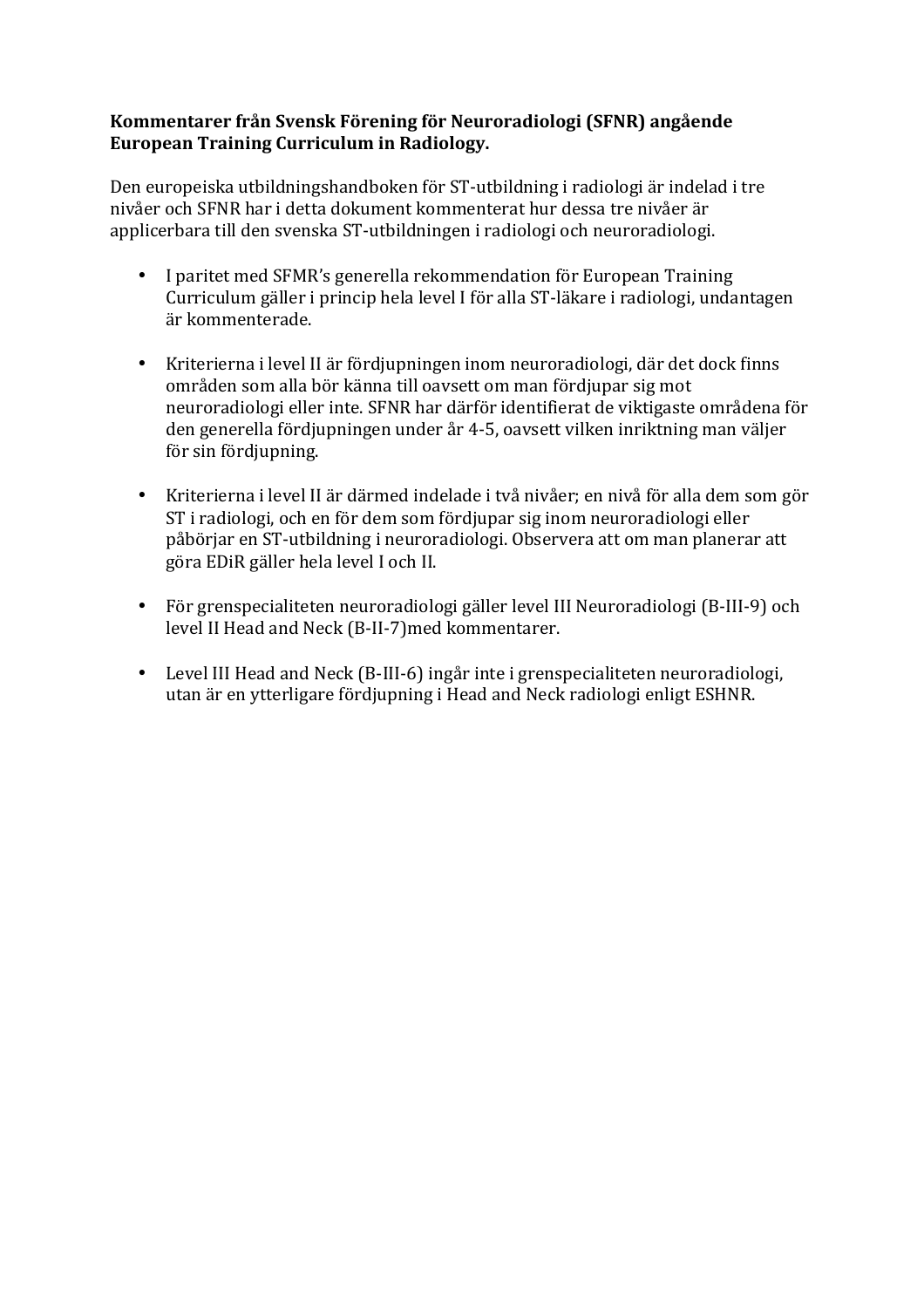# Level I

# **B-I-10 Neuroradiology**

# **KNOWLEDGE**

• To describe normal anatomy and normal variants of the brain, skull, skull base, spine and spinal cord peripheral nervous system

• To describe the normal anatomy of the craniocervical and spinal arterial and venous system and its relevance to interventional neuroradiology

• To describe typical endovascular and percutaneous approaches to common disorders in interventional neuroradiology (brain, skull, skull base and spine/spinal cord)

• To recall common congenital lesions of the brain, skull, skull base, spine, spinal cord and peripheral nervous system

• To understand the rationale for selecting certain imaging techniques, and the use of contrast administration, in diagnosing diseases of the central and peripheral nervous system

• To understand imaging features of stroke, haemorrhage and other common vascular lesions of the brain and spinal cord and to differentiate these from other disorders

• To understand imaging features of traumatic brain injury and spinal trauma and to comprehend their neurological sequelae

• To understand imaging features and differential diagnoses of white matter disease, inflammation and degeneration

• To understand imaging features of benign and malignant tumours of the skull, skull base, brain, spine, spinal cord and cranial and peripheral nerves

• To appreciate the role of nuclear medicine, including PET/PET-CT, in the diagnostic evaluation of disorders involving the central nervous system, skull, skull base, and spine

# *Knowledge: Hela detta avsnitt gäller för alla som gör ST-utbildning i radiologi.*

# **SKILLS**

• To perform ultrasonographic examinations of the carotid arteries, including Dopplersonographic studies *(detta är inte ett krav att utföra, men en rekommendation om möjlighet finns)*

• To observe ultrasonographic and Doppler-sonographic studies of intracranial vessels *(detta är inte ett krav men en rekommendation om möjlighet finns)* 

• To perform basic vascular catheterisation and percutaneous techniques under supervision *(ligger under interventionsdelen)* 

• To observe diagnostic and interventional supraaortic digital subtraction angiographies *(neurofördjupning/ST i neuroradiologi)*

• To observe diagnostic and interventional spinal digital subtraction angiographies *(neurofördjupning/ST i neuroradiologi)*

• To observe image-guided puncture of the spine with and without contrast media application (myelography, diagnostic lumbar puncture) *(neurofördjupning/ST i neuroradiologi)*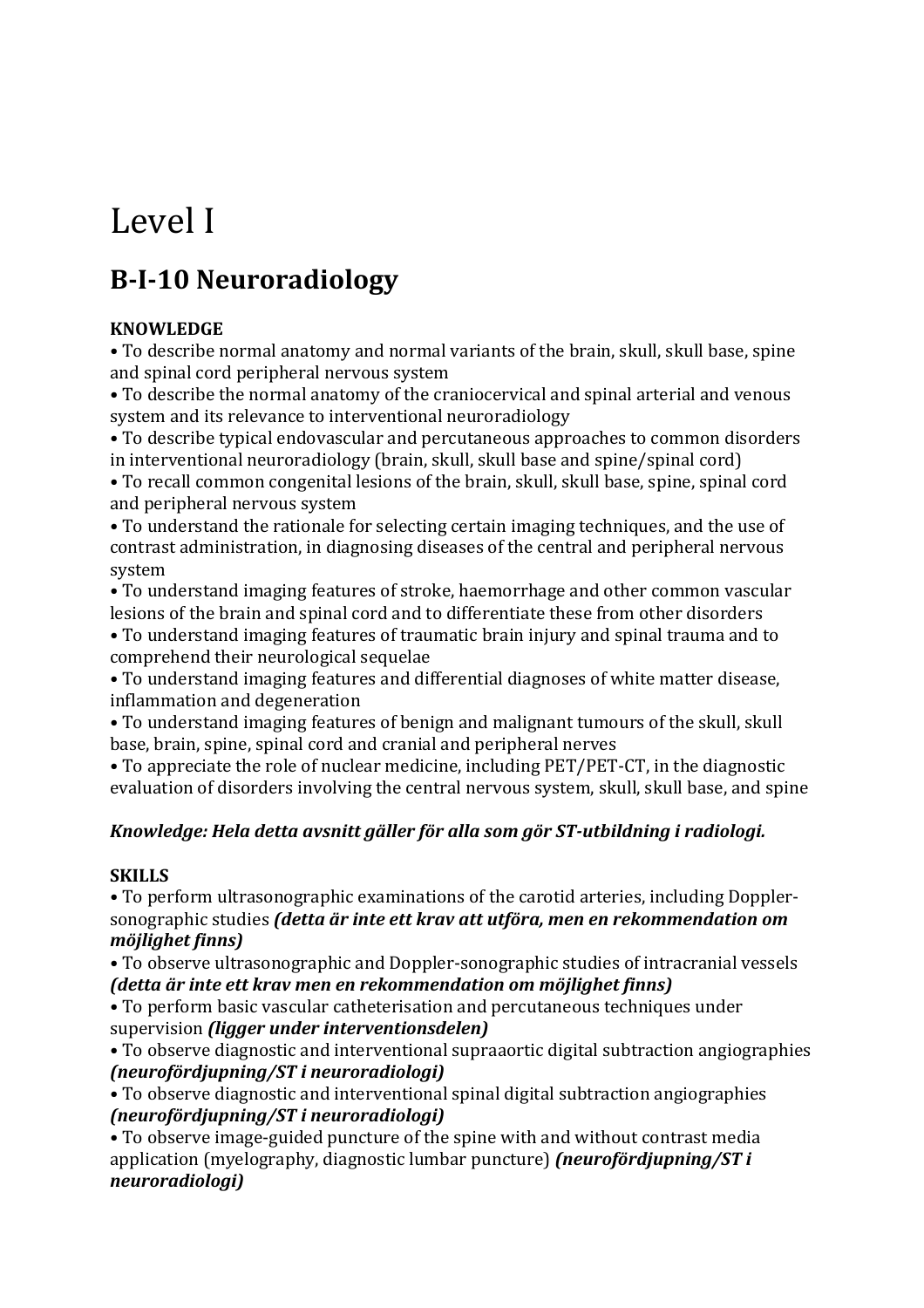• To plan CT examinations in patients with common disorders of the brain, skull, skull base, and spine and to adapt them to the individual situation with a dose as low as reasonably achievable, including the decision for or against contrast administration

• To plan MRI examinations in patients with common disorders of the brain, skull, skull base, and spine and to adapt them to the individual situation, including the decision for or against contrast administration

• To perform proper common post-processing tasks for imaging studies of the brain spine/spinal cord and nerve roots, including multi-planar reformations (MPR), maximum intensity projections (MIP) and vessel analysis tools

## *Skills: Detta avsnitt gäller för alla som gör ST-utbildning i radiologi med undantag för de kriterier som kommenterats.*

# **COMPETENCES AND ATTITUDES**

• To justify diagnostic imaging examinations and/or interventional procedures of the brain, skull and spine

• To choose the best-suited method for evaluating disorders of brain, skull and spine

• To communicate with the patient in order to obtain informed consent prior to diagnostic imaging and/or interventional procedures of the brain, skull and spine

• To choose optimal imaging parameters for radiographic, ultrasonographic/Dopplersonographic, CT and MRI examinations of the brain, skull and spine

• To apply techniques to reduce exposure doses for radiographic and CT examinations of the brain, skull and spine

• To design imaging protocols for CT examinations of the brain, skull and spine *('to* design' innebär här att välja rätt typ av protokoll för den aktuella undersökningen) • To design imaging protocols for MRI examinations of the brain, skull and spine *('to* design' innebär här att välja rätt typ av protokoll för den aktuella undersökningen)

• To supervise and teach technical staf to ensure that appropriate images of the brain, skull and spine are obtained

• To interpret and report radiographs, ultrasonographic/Doppler-sonographic examinations, CT studies and MRI examinations of the brain, skull and spine

• To report oncological studies of the brain, skull and spine

• To appreciate own limitations and to identify when it is appropriate to obtain assistance in interpreting and reporting images of the brain, skull and spine

• To identify urgent and/or unexpected findings in imaging examinations of the brain and spine and to communicate these timely and properly

• To communicate with patients and their relatives in order to explain their imaging findings of the brain, skull and spine

• To participate in and to perform under supervision at multi-disciplinary conferences, neurovascular boards and tumour boards for diseases of the brain, skull and spine

# *Competences and attitudes: Hela detta avsnitt gäller för alla som gör ST-utbildning i radiologi.*

# **B-I-7 Head and Neck Radiology**

I Sverige är odontoradiologi en egen specialitet och kriterierna gällande dentala området är inte ett krav i ST-utbildningen i radiologi.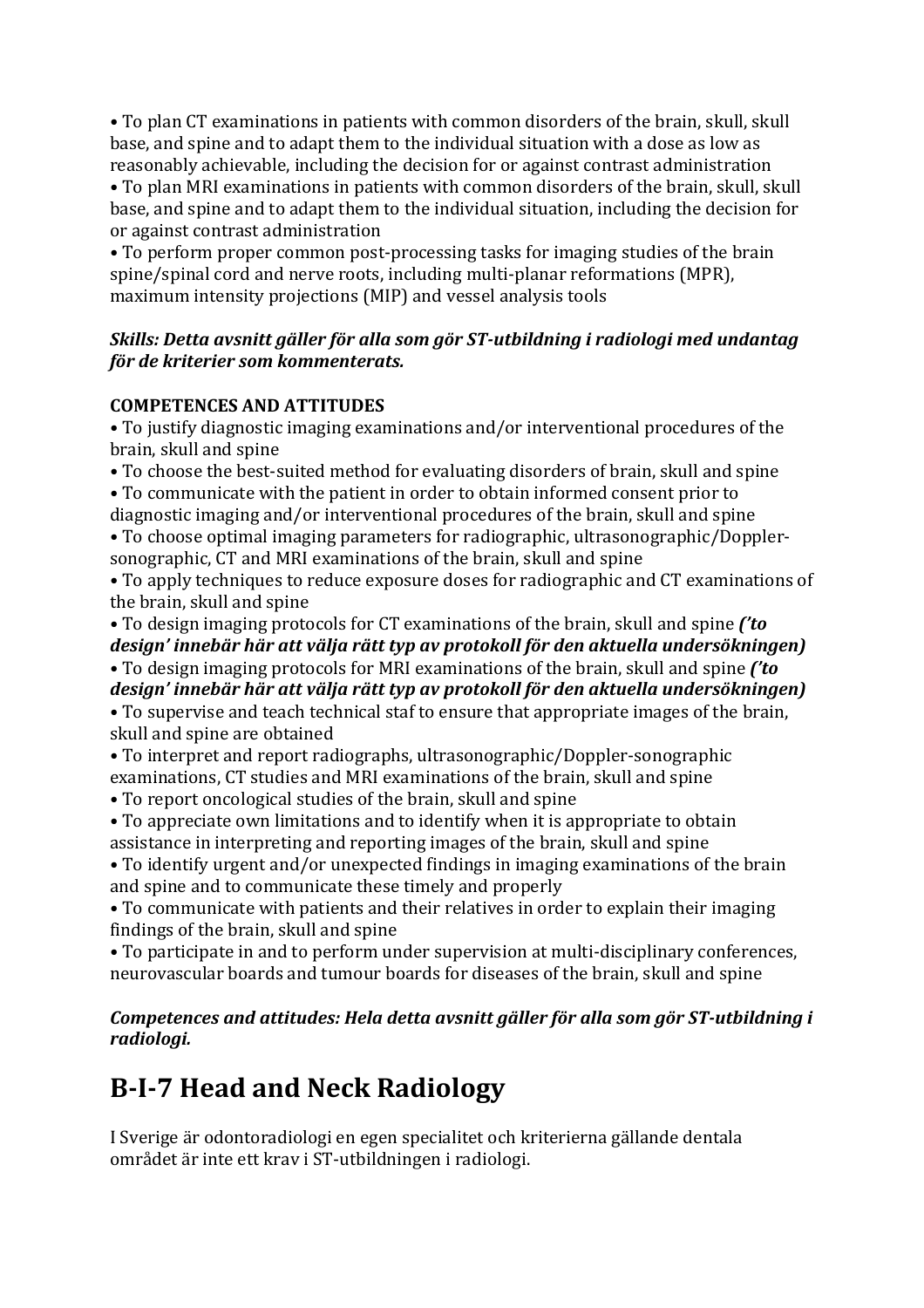# **KNOWLEDGE**

• To describe the normal anatomy of the head and neck, including paranasal sinuses, the oral cavity, pharynx and larynx, the inner ear, salivary glands, thyroid and parathyroid glands, thoracic inlet, orbit, teeth and the temporomandibular joint

• To recall common congenital lesions of the head and neck, including paranasal sinuses, the oral cavity, pharynx and larynx, the inner ear, orbit, teeth and the temporomandibular joint

• To understand common manifestations of diseases of the eye and orbit including trauma, foreign bodies, inflammation and tumours

• To understand common imaging manifestations of maxillo-facial trauma and tumours and disorders of the teeth

• To understand common imaging manifestations of lesions and abnormal function of the temporomandibular joint

• To understand common imaging manifestations of disorders of the thyroid, parathyroid and salivary glands

• To be aware of the role of radionuclide imaging in disorders of the thyroid and parathyroid glands

• To be aware of the role of radionuclide imaging in the functional evaluation of endocrine abnormalities

• To understand common imaging manifestations of trauma, inflammation, infection and tumours of the paranasal sinuses, oral cavity, larynx and pharynx

• To understand the role of ultrasound- and CT-guided puncture of salivary glands, lymph nodes and the thyroid gland

### *Knowledge: Hela detta avsnitt gäller för alla som gör ST-utbildning i radiologi (tänder ej ett krav).*

# **SKILLS**

• To perform fluoroscopic examinations of the head and neck region, including barium swallows and sialography *(Sialografier är inte ett krav men en rekommendation om* det finns möjlighet att i alla fall observera. Genomlysningsundersökningar av *hypofarynx/esofagus ligger vanligen under gastroradiologin.)*

• To perform ultrasound examinations of the neck, including thyroid, parathyroid lymph nodes and salivary glands

• To plan a CT examination in patients with common disorders of the head and neck region and to adapt it to the individual situation with a dose as low as reasonably achievable

• To plan an MRI examination of the head and neck region and to adapt it to the individual situation

• To perform proper common post-processing tasks for imaging studies of the head and neck region including multi-planar reformations (MPR) and maximum intensity projections (MIP)

• To observe image-guided interventional techniques of the head and neck region, e.g. fine needle aspiration biopsy of the thyroid gland

# *Skills: Hela detta avsnitt gäller för alla som gör ST-utbildning i radiologi.*

# **COMPETENCES AND ATTITUDES**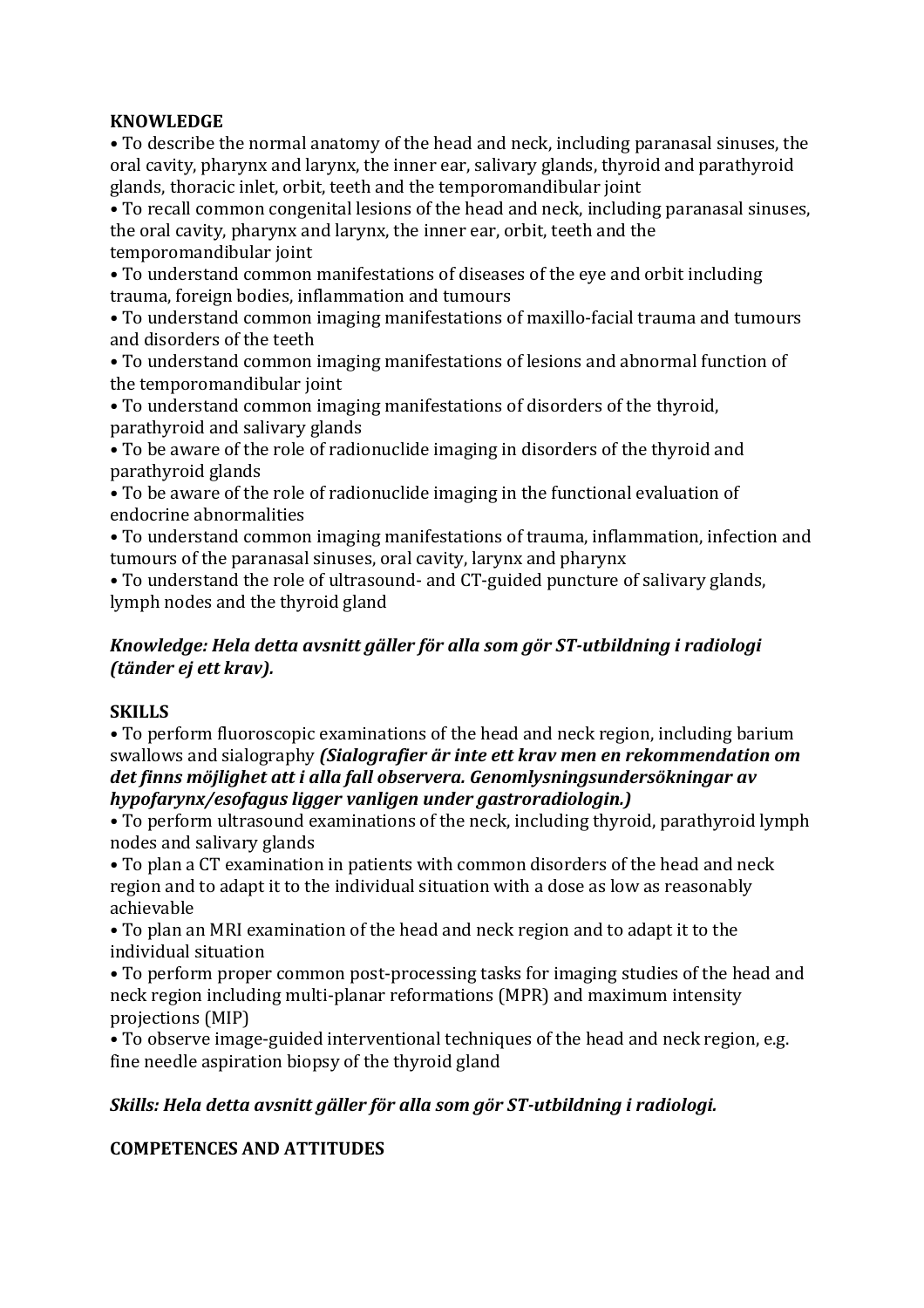• To justify diagnostic imaging examinations and/or interventional procedures of the head and neck

• To choose the best-suited method for evaluating disorders of the head and neck

• To communicate with the patient in order to obtain informed consent prior to diagnostic imaging and/or interventional procedures of the head and neck

• To choose optimal imaging parameters for radiographic, ultrasonographic, CT and MRI examinations of the head and neck

• To apply techniques to reduce exposure doses for radiographic and CT examinations of the head and neck

• To supervise and design imaging protocols for CT examinations of the head and neck, including staging examinations in tumours of the head and neck region and to adapt the examination depending on the imaging findings

• To supervise pre-defined imaging protocols for MRI examinations of the head and neck and to design MRI protocols for common indications

• To supervise and teach technical staf to ensure that appropriate images of the head and neck region are obtained

• To recognize suboptimal image quality and its causes

• To interpret and report radiographs, ultrasonographic examinations, CT studies and MRI examinations for common diseases of the head and neck region

• To report oncological studies of the head and neck region according to international standards (TNM) applicable to the specific situation

• To appreciate own limitations and to identify when it is appropriate to obtain assistance in interpreting and reporting images of the head and neck region

• To identify urgent and/or unexpected findings in imaging examinations of the head and neck region and to communicate these timely and properly

• To communicate with patients in order to explain the imaging findings in the head and neck

• To attend and to conduct under supervision multi-disciplinary conferences and tumour boards for diseases of the head and neck region

# *Compentences and attitudes: Hela detta avsnitt gäller för alla som gör ST-utbildning i radiologi.*

# Level II

# **B-II-10 Neuroradiology**

# **KNOWLEDGE**

# NORMAL ANATOMY

• To have an in-depth understanding of the normal anatomy of the brain and spine including the skull, skull base, brain, spine, spinal cord and peripheral nervous system • To confidently detect and describe normal imaging findings of the brain and spine on X-ray, ultrasound, CT and MRI

• To confidently delineate and describe the skull, skull base, and spine on conventional radiography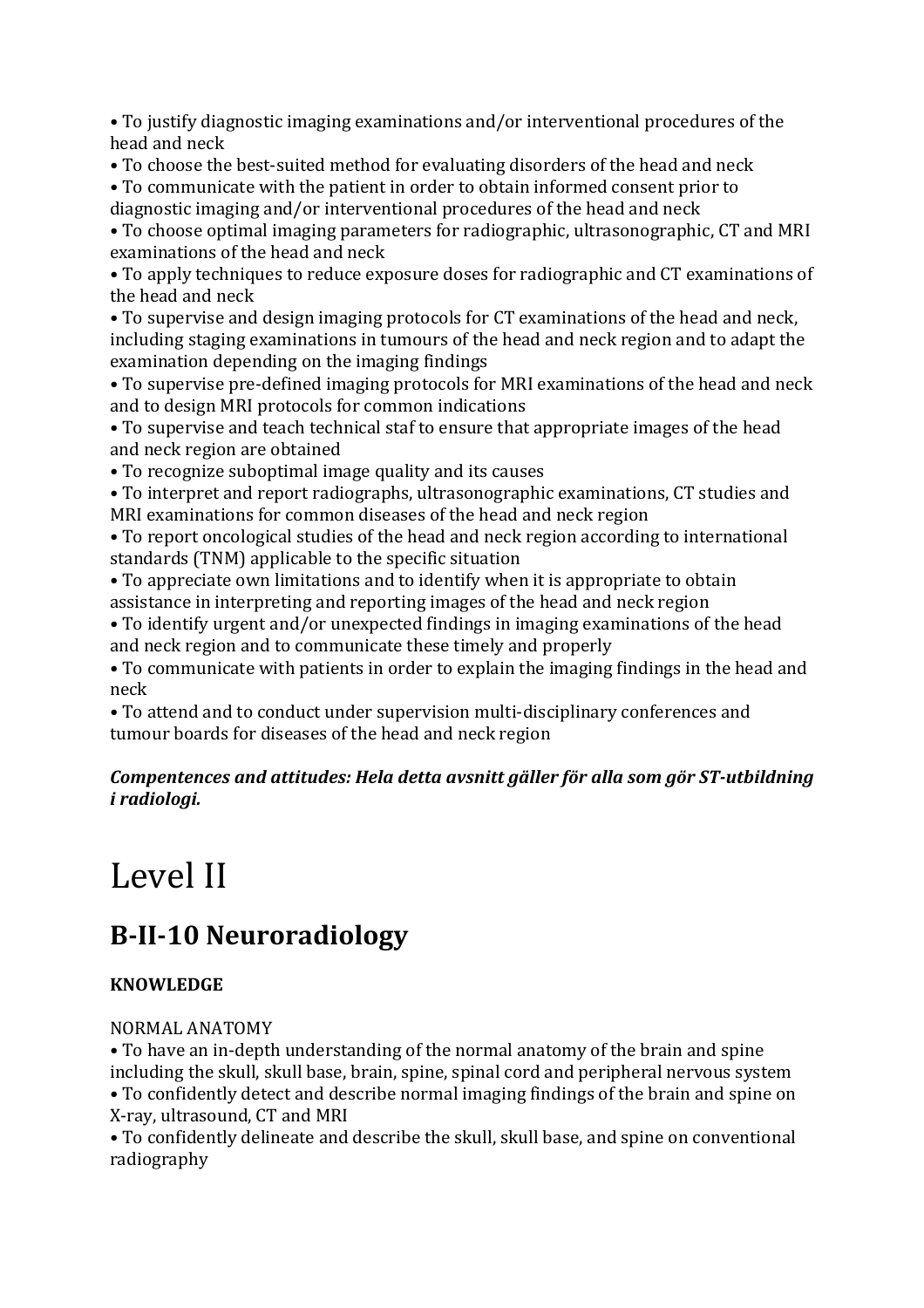• To confidently delineate the cortex, white matter, basal ganglia, ventricles, cisterns and cranial nerves on CT and/or MRI of the brain

• To confidently delineate the vertebral bodies, spinal canal, intervertebral discs, dural sac, spinal cord and cauda equina on CT and/or MRI of the spine

• To confidently delineate the aortic arch, carotid and vertebral arteries, intracranial arteries and the circle of Willis, spinal and spinal cord vascularisation on angiography • To describe normal variants of the brain and spine and differentiate these from

pathology

# *Normal Anatomy: Hela detta avsnitt ingår för alla som gör ST-utbildning i radiologi.*

# CONGENITAL AND DEVELOPMENTAL ABNORMALITIES

• To describe the imaging features of malformations of cortical development, including focal cortical dysplasia, polymicrogyria, heterotopia (subependymal, focal subcortical, laminar), lissencephaly / pachygyria, (hemi)megalencephaly, microlissencephaly, schizencephaly

• To describe the imaging features of agenesis and dysgenesis of the corpus callosum and of holoprosencephaly (lobar, alobar, semilobar)

• To describe the imaging features of hindbrain and posterior fossa malformations, including the Chiari malformations, the Dandy Walker spectrum and the molar tooth malformations (including Joubert syndrome)

• To describe the imaging features of white matter injury of the premature brain / periventricular leukodystrophy (PVL)

• To describe the imaging features of hypoxic ischemic encephalopathy of the mature infant after severe acute asphyxia

• To describe the imaging features of hypoxic ischemic encephalopathy of the mature infant after prolonged partial hypoxia

- To describe the neuro-imaging features, extracranial manifestations, diagnostic criteria and clinical features of neurofibromatosis type I
- To describe the neuro-imaging features, extracranial manifestations, diagnostic criteria and clinical features of neurofibromatosis type II
- To describe the neuro-imaging features, extracranial manifestations, diagnostic criteria and clinical features of tuberous sclerosis
- To describe the neuro-imaging features, extracranial manifestations, diagnostic criteria and clinical features of Sturge-Weber disease
- To describe the common imaging features of segmental vascular syndromes
- To describe the common imaging features of inherited metabolic conditions and leukodystrophies

#### *Congenital and developmental abnormalities: Detaljkunskap om detta avsnitt gäller för fördjupningen i neuroradiologi/ST i neuroradiologi, med undantaget av Chiari I* som ingår för alla som gör ST-utbildning i radiologi. *(Övriga medfödda och utvecklingsmässiga avvikelser skall kunna detekteras även av allmänradiologi enligt level I.)*

NEUROVASCULAR

• To list the major types of stroke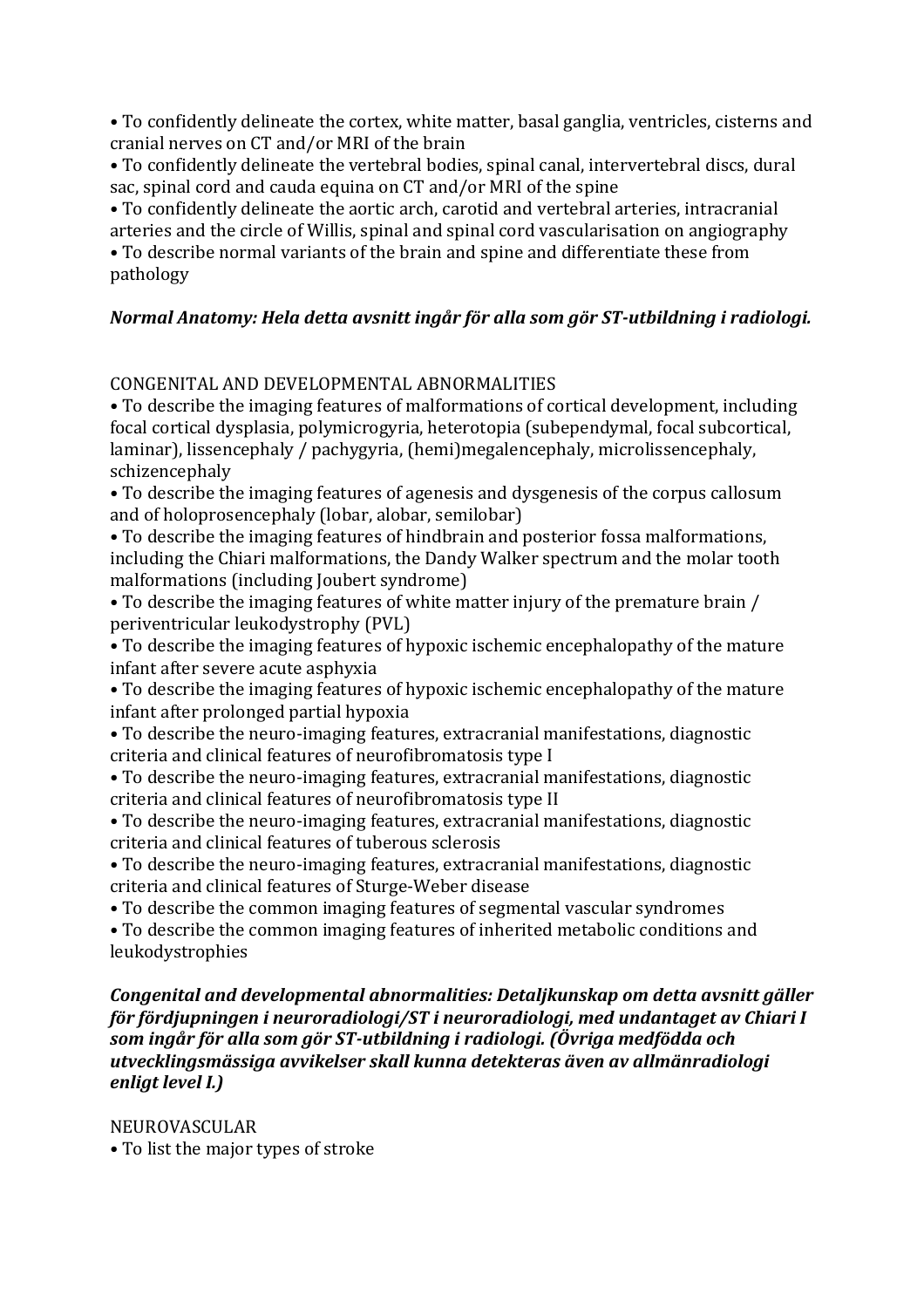• To describe the relevance of the "time is brain" approach to the imaging evaluation of patients with stroke

• To describe comprehensive stroke evaluation parameters for MRI and CT in patients with stroke, including diffusion-weighted imaging, perfusion-imaging, CTA and MRA • To list the perfusion parameters relevant for stroke imaging and to describe their

relevance and limitations

• To list and describe the main neuroradiological interventions in patients with ischaemic stroke

• To describe the diagnostic and therapeutic approach in patients with ischemic strokes of the posterior circulation/basilar artery occlusion

### • To describe interventional approaches to intracranial stenoses *(fördjupning i*) *neuroradiologi/ST i neuroradiologi)*

• To describe the imaging features, relevant clinical features and imaging algorithm in patients with venous stroke/intracranial venous thrombosis

• To describe the imaging and clinical features in patients with subarachnoid hemorrhage (SAH)

- To describe the typical imaging evaluation algorithm in patients with spontaneous SAH
- To list the major complications and describe their respective imaging features in patients with SAH

# • To describe the imaging features and relevant hemodynamic parameters in patients with vasospasms *(fördjupning i neuroradiologi/ST i neuroradiologi)*

- To differentiate atypical and typical intracerebral haemorrhages
- To list the major causes for atypical and typical intracerebral haemorrhages
- To describe the imaging algorithms in patients with atypical and typical intracerebral haemorrhages
- To list the different types of intracranial and extracranial vascular malformations

• To describe the imaging features and therapeutic approaches in patients with intracranial vascular malformations including arteriovenous malformations, dural arterio-venous fistulas, cavernous haemangiomas and carotid-cav- ernous sinus fistulas

# *(fördjupning i neuroradiologi/ST i neuroradiologi)*

• To describe the imaging features, differential diagnoses and relevance of developmental venous anomalies

• To describe the imaging features, differential diagnoses and relevance of capillary teleangectasias *(fördjupning i neuroradiologi/ST i neuroradiologi)* 

• To describe the imaging features of the different types of intracranial aneurysms: secular, dissecting, fusiform, giant, infectious *(fördjupning i neuroradiologi/ST i neuroradiologi)*

- To describe the imaging features of intra/extracranial arterial dissections
- To describe the imaging features of posterior reversible encephalopathy syndrome
- To describe cerebrovascular lesions related to arterial hypertension
- To describe the typical imaging evaluation and features of brain death
- To describe the imaging and clinical features in patients with venous occlusive disease
- To describe the imaging features, differential diagnoses and relevance of cavernous malformations

• To describe the imaging features of non-atherosclerotic, non-hypertensive cerebrovascular diseases (Moya-Moya, CADASIL) *(fördjupning i neuroradiologi/ST i neuroradiologi)*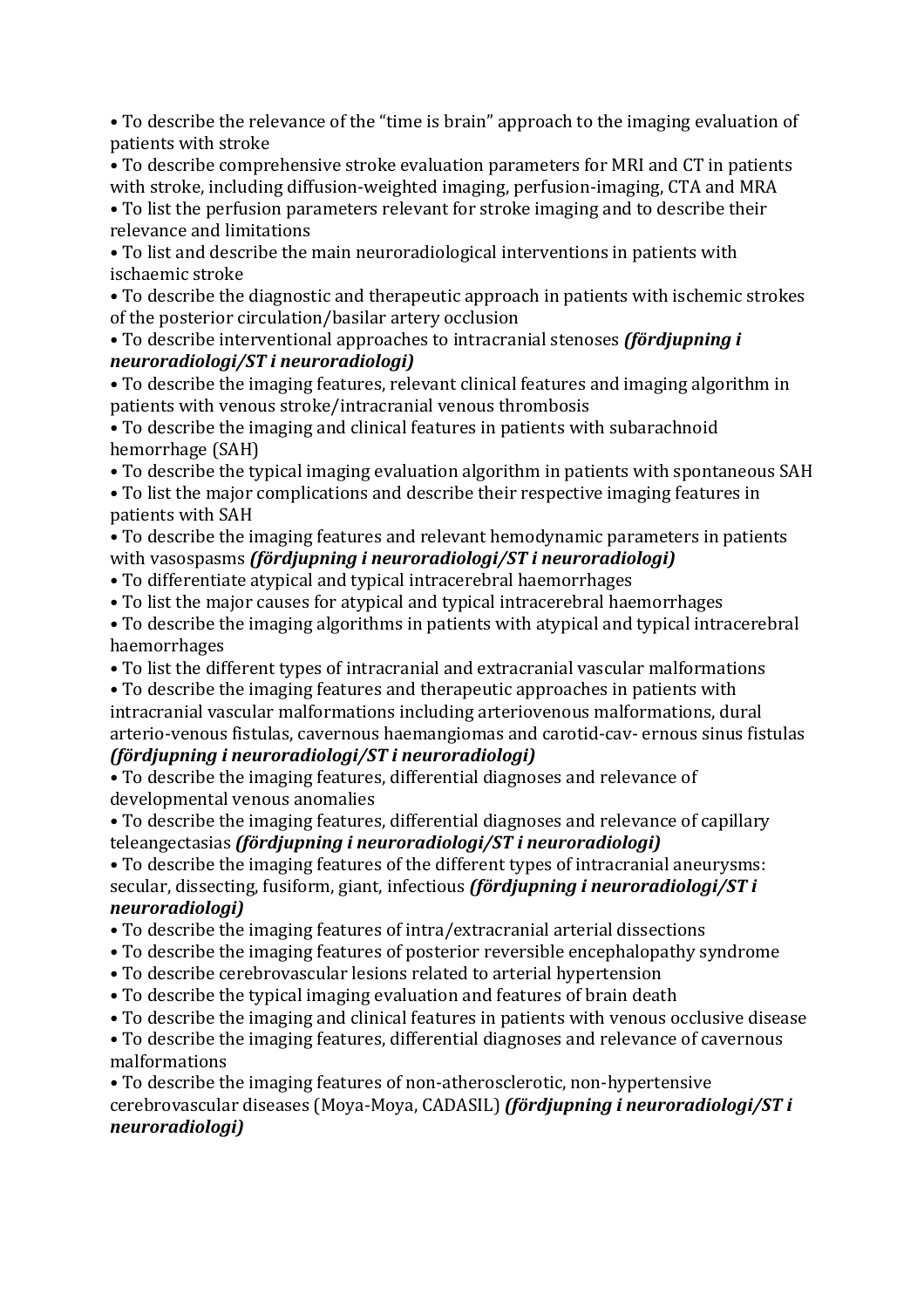# *Neurovascular: Detta avsnitt gäller för alla som gör ST-utbildning i radiologi med undantag av de kriterier som kommenterats.*

NEUROTRAUMA

• To list the typical imaging algorithms for patients with acute traumatic injury to the brain

• To describe the typical imaging features and basic clinical features in patients with epidural hematoma

• To describe the typical imaging features and basic clinical features in patients with subdural hematoma

• To describe the typical imaging features and basic clinical features in patients with traumatic subarachnoidal hemorrhage

• To describe the typical imaging features and basic clinical features in patients with traumatic contusions of the brain parenchyma

• To describe the typical imaging features and warning signs for elevated intracranial pressure

• To describe the typical imaging features of fractures of the skull and skull base including the temporal bone

• To describe the typical imaging features and clinical features in children with nonaccidental injury

• To describe the typical imaging features of vascular traumatic injury of the intra- and extracranial vessels

# *Hela detta avsnitt gäller för alla som gör ST-utbildning i radiologi.*

# INTRACRANIAL TUMOURS

• To list the most common intracranial tumours

• To describe the typical imaging manifestations of intracranial metastases of various primary tumours

- To list the different WHO grade of astrocytomas/gliomas
- To describe the imaging features and basic clinical features of astrocytomas
- To describe the imaging features and basic clinical features of pilocytic astrocytomas

• To describe the imaging features, basic clinical features, location and association of giant cell astrocytomas

• To list the typical imaging features and locations of the various forms of brain stem tumours

- To describe the imaging features and basic clinical features of optic pathway gliomas
- To describe the imaging features and basic clinical features of ependymomas
- To describe the imaging features and basic clinical features of medulloblastomas

• To describe the basic imaging features of atypical teratoid and rhabdoid tumors (ATRT)

• To describe the imaging features and basic clinical features of plexus papilloma and plexus carcinoma

• To describe the imaging features and basic clinical features of primary and secondary lymphoma of the brain

• To describe the imaging features, basic clinical features and differential diagnosis of sellar and perisellar tumours

• To describe the imaging features and basic clinical features of pituitary micoadenomas and macroadenomas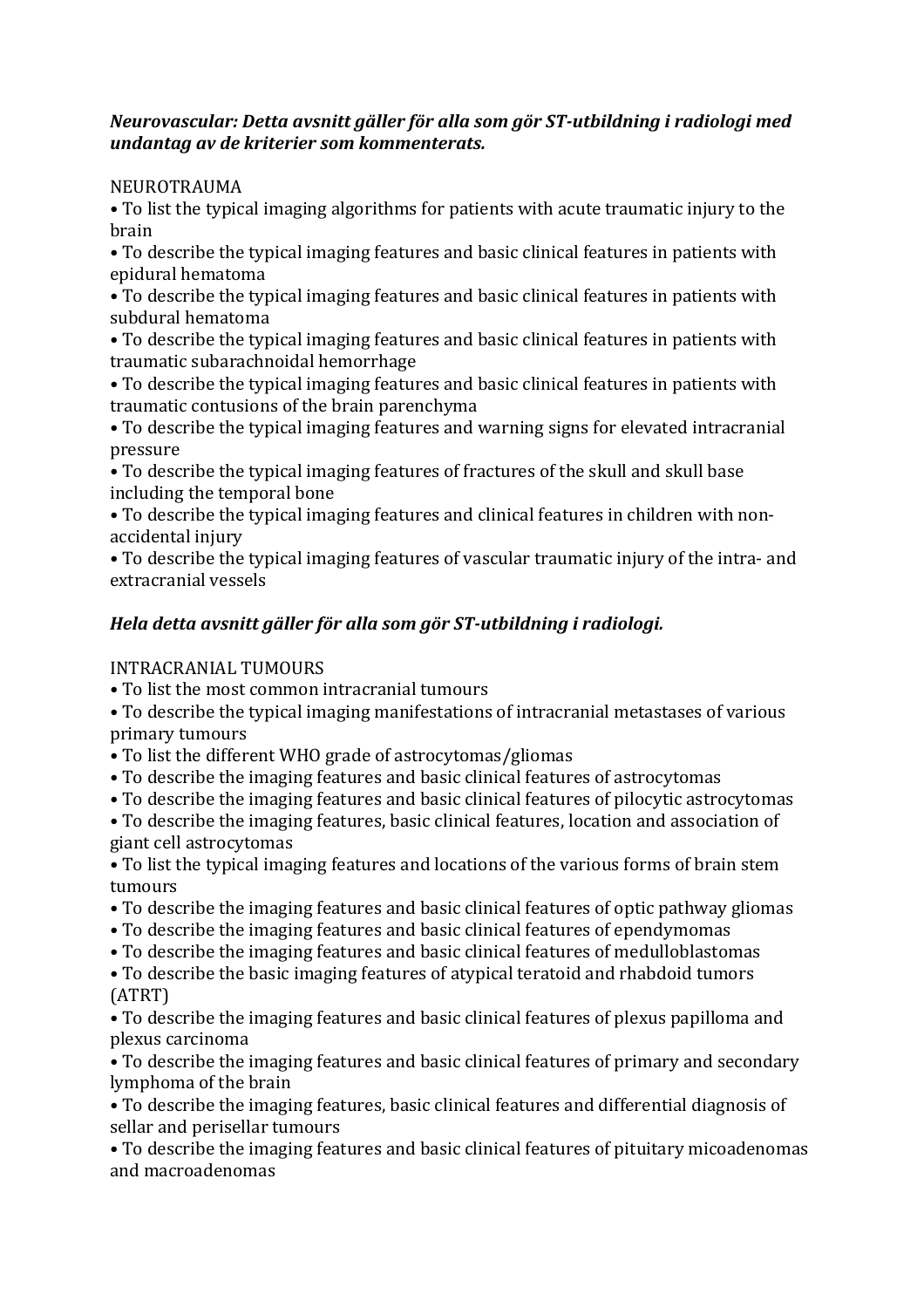• To describe the imaging features and basic clinical features of tumours of the pineal gland

- To describe the imaging features and basic clinical features of meningeomas • To list imaging features of atypical
- meningeomas/meningosarcomas/hemangiopericytomas
- To list the basic imaging features and location of tuber cinereum hamartoma

• To list the basic imaging features of Lhermitte-Duclos syndrome and its association with Cowden syndrome

• To describe the imaging features and basic clinical features of oligodendroglioma

• To describe the imaging features of ganglioglioma, gangliocytoma and dysembryoplastic neuroepithelial tumour (DNET)

• To describe the imaging features and basic clinical features of schwannomas of the cranial nerves including vestibular schwannoma/"acoustic neuroma", trigeminal schwannoma and facial nerve schwannoma

• To describe the imaging features of chordoma of the clivus

• To describe the imaging features and to differentiate tumours of the orbits and temporal bone

• To describe the imaging features and to differentiate tumours of the skull and skull base

# *Intracranial tumours: Detaljkunskap om detta avsnitt gäller framförallt för fördjupningen i neuroradiologi/ST i neuroradiologi med undantag av första kriteriet:* ' To list the most common intracranial tumours' samt kriterierna gällande *meningeom och schwannom som gäller för alla som gör ST-utbildning i radiologi.*

# NEUROINFLAMMATORY, NEUROINFECTIOUS AND

NEURODEGENERATIVE DISORDERS

• To describe the typical age-related changes to the brain

• To describe the typical and atypical imaging features and clinical features of multiple sclerosis (MS)

• To differentiate the appearance of demyelinating white matter lesions from agerelated white matter changes

• To describe the typical imaging features and clinical features of patients with dementia of the Alzheimer type, as well as of other forms of dementia *(fördjupning i neuroradiologi/ST i neuroradiologi)*

• To have a basic understanding of the imaging features in Parkinson's disease and in atypical Parkinson syndromes, including multi-system atrophy and progressive supranuclear palsy *(fördjupning i neuroradiologi/ST i neuroradiologi)* 

• To describe the typical CNS imaging features and basic clinical features of Morbus Wilson *(fördjupning i neuroradiologi/ST i neuroradiologi)* 

• To describe the imaging features and basic clinical features of acute and chronic hepatic encephalopathy *(fördjupning i neuroradiologi/ST i neuroradiologi)* 

• To describe the imaging features and basic clinical features of exogenoeus toxic and acquired metabolic conditions (osmotic demyelination syndrome, hyper/hypoglycemia, iron and copper metabolic disorders, ethanol abuse) *(fördjupning i neuroradiologi/ST i neuroradiologi)*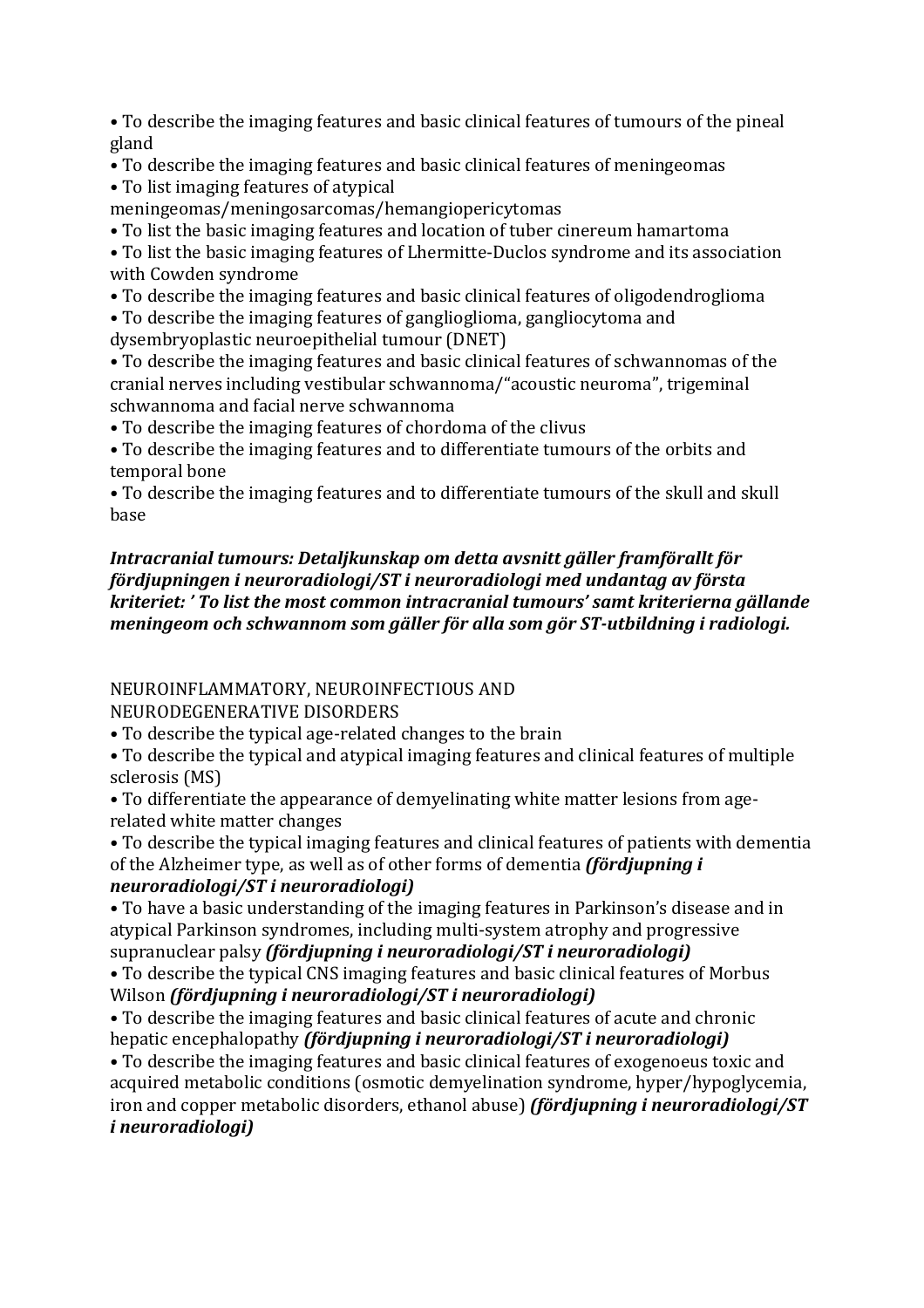• To have an in-depth understanding of the typical and atypical imaging features of herpes simplex virus (HSV) infections of the brain, and understand the therapeutic concepts and urgency of HSV infections of the brain

• To describe the imaging features and the limitations of imaging in patients with meningitis

• To list the typical complications of meningitis and to describe their imaging features

• To describe the typical imaging features and basic clinical features of the different stages of intracranial abscess formation

• To describe the typical imaging features and basic clinical features of tuberculous meningitis and intracranial tuberculomas *(fördjupning i neuroradiologi/ST i neuroradiologi)*

• To have a basic understanding of congenital infections of the brain including toxoplasmosis, CMV, rubella and HSV *(fördjupning i neuroradiologi/ST i neuroradiologi)*

• To describe the typical imaging features and basic clinical features of sarcoidosis *(fördjupning i neuroradiologi/ST i neuroradiologi)*

• To describe the typical intracranial imaging features and basic clinical features of CNS vasculitis *(fördjupning i neuroradiologi/ST i neuroradiologi)* 

• To describe the typical intracranial imaging features and basic clinical features of HIV infection of the brain *(fördjupning i neuroradiologi/ST i neuroradiologi)* 

• To describe the typical imaging features and basic clinical features of prion infections *(fördjupning i neuroradiologi/ST i neuroradiologi)*

• To describe the typical imaging features and basic clinical features of fungal infections *(fördjupning i neuroradiologi/ST i neuroradiologi)*

• To describe the typical imaging features and causes of therapy associated changes to the brain, e.g. after radiation therapy and after chemotherapy *(fördjupning i neuroradiologi/ST i neuroradiologi)*

• To describe the typical imaging features of paraneoplastic syndromes involving the central nervous system *(fördjupning i neuroradiologi/ST i neuroradiologi)* 

### *Neuroinflammatory, neuroinfectious and neurodegenerative diseases: Detta avsnitt* gäller för alla som gör ST-utbildning i radiologi med undantag av de kommenterade *kriterierna.*

**HYDROCEPHALUS** 

• To have a basic understanding of the production, flow and resorption of CSF

• To list and to differentiate the different types of hydrocephalkus and their respective causes

• To describe the typical imaging features and clinical features of normal pressure hydrocephalus

• To describe the typical imaging features, causes and clinical features of noncommunicating hydrocephalus

• To describe the typical imaging features, causes and clinical features of CSF malabsorption *(fördjupning i neuroradiologi/ST i neuroradiologi)* 

• To have a basic understanding of the production, flow and resorption of CSF

• To describe the typical imaging features and list the major causes of aqueductal stenosis

• To describe the method of imaging-based flow assessment of the CSF *(fördiupning i*) *neuroradiologi/ST i neuroradiologi)*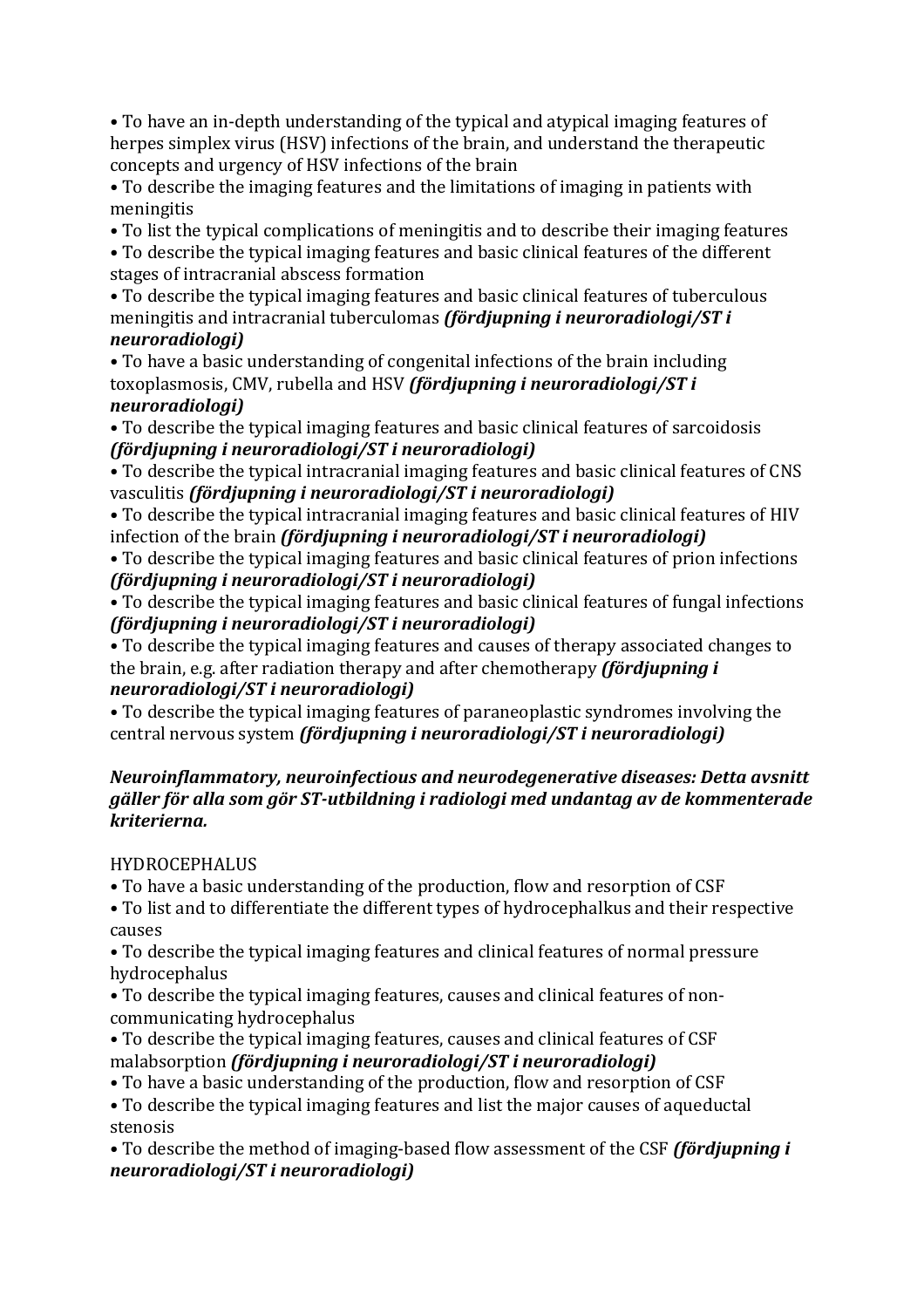• To have a basic understanding of the different therapeutic approaches to hydrocephalus, including shunt placement and third ventriculostomy

# Hydrocephalus: Detta avsnitt gäller för alla som gör ST-utbildning i radiologi med *undantag av de kommenterade kriterierna.*

# SPINE

• To describe the imaging features and basic clinical features of spinal malformations including spina bifida aperta, spina bifida occulta, meningomyelocele, dermal sinus, split cord malformations, scoliosis *(fördjupning i neuroradiologi/ST i neuroradiologi)* 

• To differentiate stable and unstable fractures of the spine

• To differentiate between benign and malignant vertebral compression fractures

• To describe the imaging features of myelopathy and to list its common causes

# *(fördjupning i neuroradiologi/ST i neuroradiologi)*

• To describe the typical imaging features of spinal metastases including the criteria for cord compression

• To describe the typical imaging features and clinical features in spinal cord ischemia *(fördjupning i neuroradiologi/ST i neuroradiologi)*

• To list the most common intraspinal tumours

• To describe the imaging features and basic clinical features of spinal cord tumours (ependymoma, astrocytoma, haemangioblastoma) *(fördjupning i neuroradiologi/ST i neuroradiologi)*

• To describe the imaging features and basic clinical features of spinal meningeomas *(fördjupning i neuroradiologi/ST i neuroradiologi)*

• To describe the imaging features and basic clinical features of transverse myelitis (TM), acute disseminated encephalomyelitis (ADEM), neuromyelitis optica (NMO) *(fördjupning i neuroradiologi/ST i neuroradiologi)*

• To describe the imaging features and basic clinical features of spinal manifestations of MS

• To describe the imaging features and basic clinical features of infectious diseases of the spine and spinal cord including spondylodiscitis

• To describe the imaging features and basic clinical features of spinal vascular malformations *(fördjupning i neuroradiologi/ST i neuroradiologi)* 

• To describe the imaging features and basic clinical features of syrinx formation and hydromyelia *(fördjupning i neuroradiologi/ST i neuroradiologi)* 

• To describe the imaging features of chordomas of the spine *(fördjupning i*) *neuroradiologi/ST i neuroradiologi)*

• To have an in-depth knowledge of the imaging features of degenerative diseases of the spine disc and facet joints

• To describe percutaneous and endovascular interventional procedures of the spine/spinal cord *(fördjupning i neuroradiologi/ST i neuroradiologi)* 

# Spine: Detta avsnitt gäller för alla som gör ST-utbildning i radiologi med undantag *av de kommenterade kriterierna.*

# EPILEPSY

• To list the major causes of seizures in pediatric and adult population

• To describe the typical imaging evaluation algorithm in patients with seizures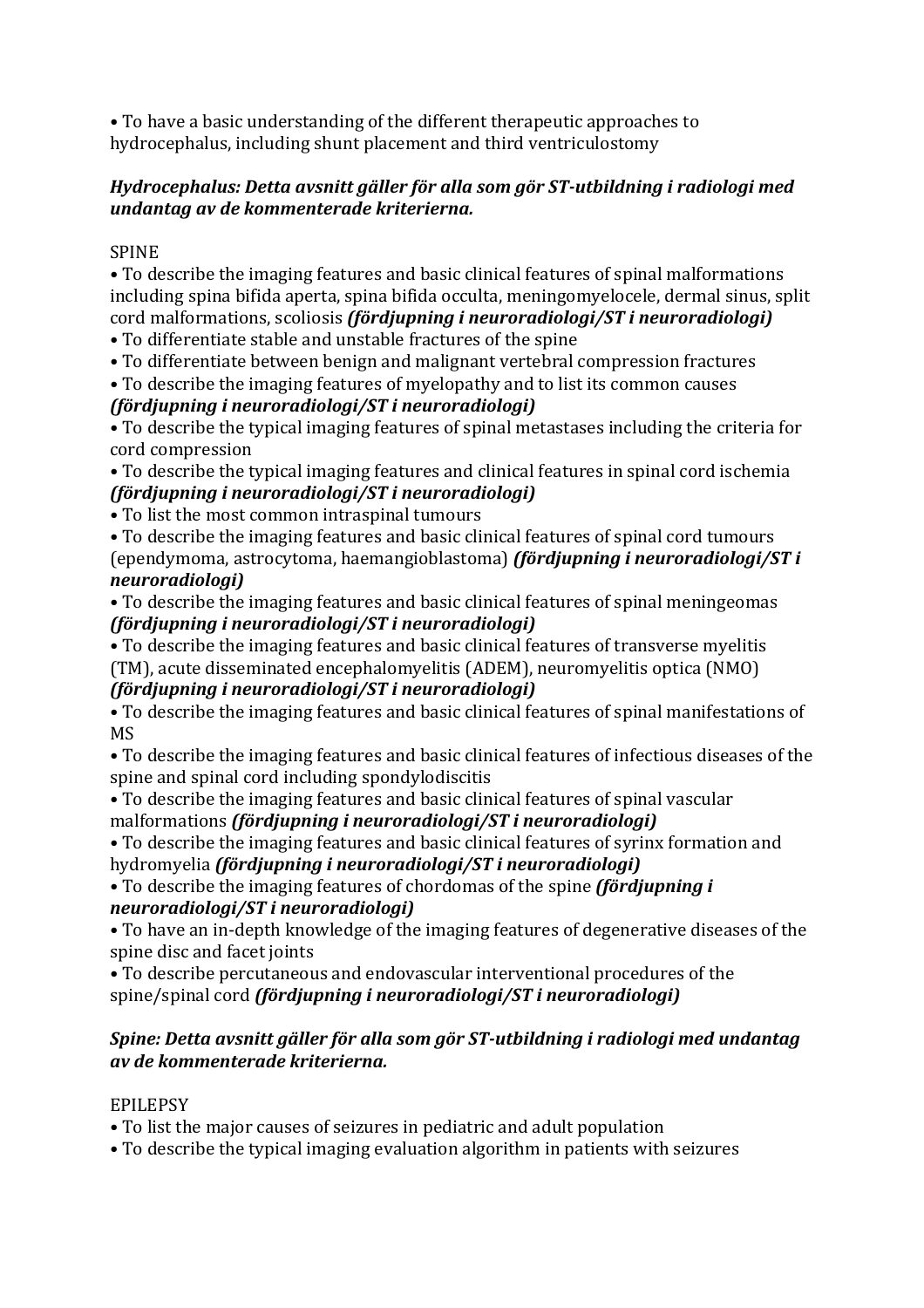• To describe the imaging features of mesial temporal sclerosis *(fördjupning i*) *neuroradiologi/ST i neuroradiologi)*

• To describe the imaging features of status epilepticus *(fördjupning i*) *neuroradiologi/ST i neuroradiologi)*

# *Epilepsy: detta avsnitt aäller för alla som aör ST-utbildning i radiologi med undantag av de kommenterade kriterierna.*

# PERIPHERAL NERVOUS SYSTEM

• To describe the typical imaging evaluation algorithm and features of brachial plexopathy

• To describe the typical imaging evaluation algorithm and features of lumbosacral plexopathy

• To describe the typical imaging evaluation algorithm in patients with entrapment neuropathies

• To describe the imaging features of tumoural and inflammatory lesions of the peripheral nerves

# Peripheral nervous system: detta avsnitt gäller för fördjupning i *neuro/muskuloskeletal/ST i neuroradiologi*

# **SKILLS**

• To choose the most appropriate imaging examination according to the clinical problem in neuroradiology

• To choose an appropriate interventional procedure (endovascular or percutaneous) according to the clinical problem in neuroradiology *(fördjupning i neuroradiologi/ST i neuroradiologi)*

• To choose the most suitable contrast material and its optimal use according to the imaging technique and the clinical problem in neuroradiology

• To observe and/or perform under supervision ultrasound of brain in the infant *(fördjupning i neuroradiologi/ST i neuroradiologi)*

• To observe and/or perform under supervision Doppler sonography of the intracranial vessels *(fördjupning i neuroradiologi/ST i neuroradiologi)* 

• To observe and/or perform under supervision diagnostic neuroangiography *(fördjupning i neuroradiologi/ST i neuroradiologi)*

• To observe and/or perform under supervision intraarterial thombolysis in patients with ischaemic stroke *(fördjupning i neuroradiologi/ST i neuroradiologi)* 

• To observe and/or perform under supervision mechanical recanalisation in patients with ischemic stroke *(fördjupning i neuroradiologi/ST i neuroradiologi)* 

• To observe and/or perform under supervision neurointerventional therapy in patients with acute basilar artery occlusion*(fördjupning i neuroradiologi/ST i neuroradiologi)* • To observe and/or perform under supervision endovascular treatment of intracranial aneurysms *(fördjupning i neuroradiologi/ST i neuroradiologi)* 

• To observe and/or perform under supervision spinal angiography *(fördjupning i neuroradiologi/ST i neuroradiologi)*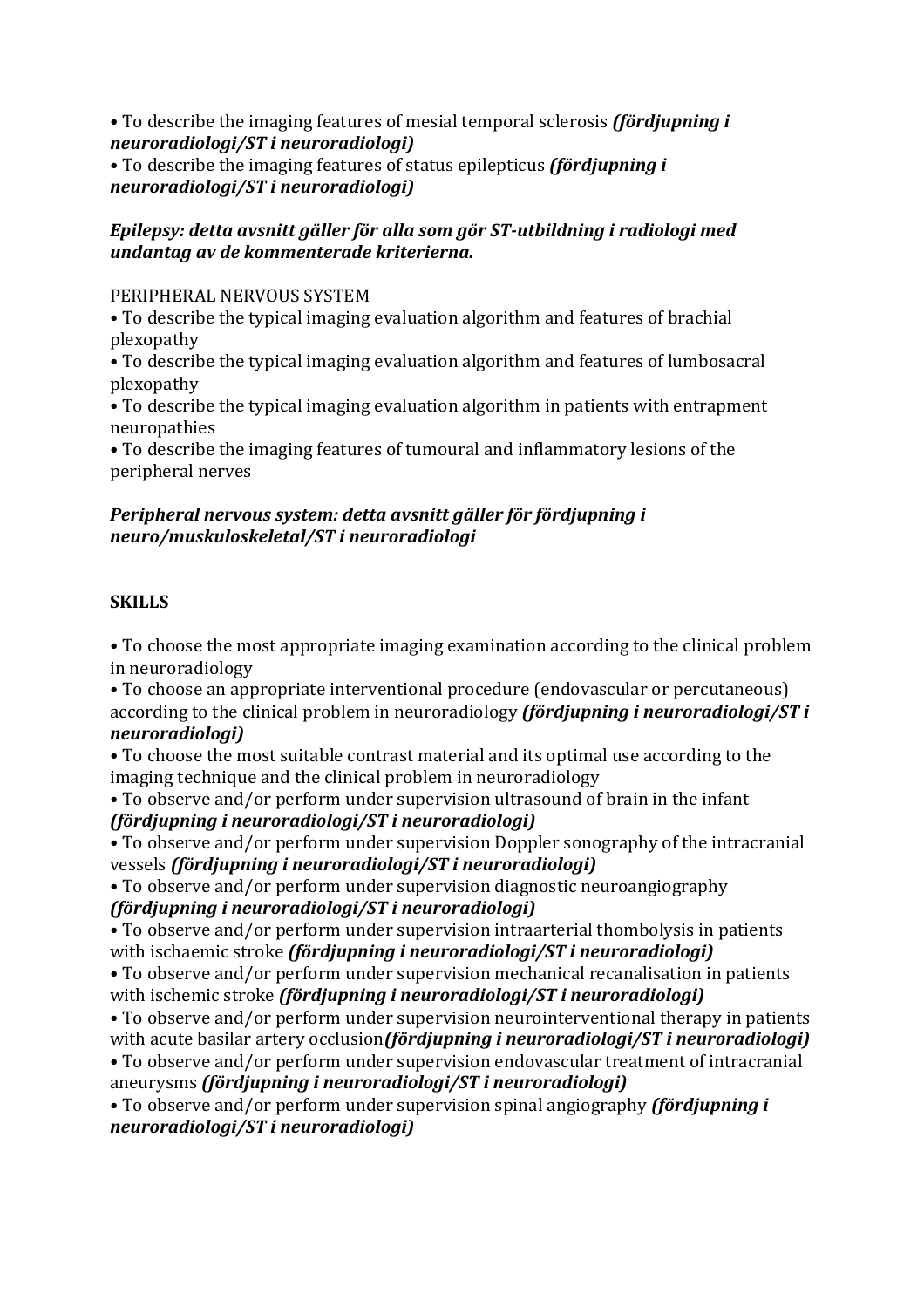• To observe and/or perform under supervision disk, vertebral and facet interventional procedures included discography and biopsy *(fördjupning i neuroradiologi/ST i neuroradiologi)*

• To confidently plan a CT examination of the brain and spine and to tailor it to the individual situation, with a dose as low as reasonably achievable

• To plan CT perfusion and MR perfusion studies of the brain including the volume and rate of application of contrast medium and the number of acquisitions *(fördjupning i neuroradiologi/ST i neuroradiologi)*

• To confidently plan an MRI examination of the brain and spine and to tailor it to the individual situation in regard to the potential use of intravenous contrast medium and spatial resolution

• To plan and perform advanced CT and MRI examinations including perfusion CT and MR, difusion tensor imaging, functional MR imaging, and proton MR spectroscopy *(fördjupning i neuroradiologi/ST i neuroradiologi)*

• To confidently perform proper post-processing tasks of neuroradiological studies, including multi-planar reformations (MPR), maximum intensity projections (MIP), minimum intensity projections (MinIP), DTI, functional MRI and fusion images *(fördjupning i neuroradiologi/ST i neuroradiologi)*

# *Skills: detta avsnitt gäller för alla som gör ST-utbildning i radiologi med undantag av de kommenterade kriterierna.*

# **COMPETENCES AND ATTITUDES**

• To confidently justify diagnostic imaging examinations and/or interventional procedures of the brain, skull, skull base, spine, spinal cord and peripheral nervous system

• To confidently choose the best-suited method for evaluating disorders of the brain, skull, skull base, spine, spinal cord and peripheral nervous system

• To communicate with the patient in order to obtain informed consent prior to diagnostic imaging and interventional procedures of the brain, skull, skull base, spine, spinal cord and peripheral nervous system

• To confidently choose optimal imaging parameters for radiographic, ultrasonographic, CT and MRI examinations

• of the brain, skull, skull base, spine, spinal cord and peripheral nervous system

• To confidently apply techniques to reduce exposure doses for radiographic and CT examinations of the brain, skull, skull base, spine

• To design a time-saving imaging algorithm and to define standard operating procedures for imaging patients with stroke

• To confidently perform and interpret a comprehensive imaging evaluation in patients with stroke

• To confidently design imaging protocols and standard operating procedures for CT examinations of the brain, skull, skull base, spine, spinal cord, peripheral nervous system, including the appropriate application of intravenous contrast, positioning, spatial and temporal resolution

• To confidently design imaging protocols and standard operating procedures for MRI examinations of the brain and spine, including the appropriate application of intravenous contrast, spatial and temporal resolution

• To supervise and teach technical staf to ensure that appropriate images of the brain, skull, skull base, spine, spinal cord, peripheral nervous system are obtained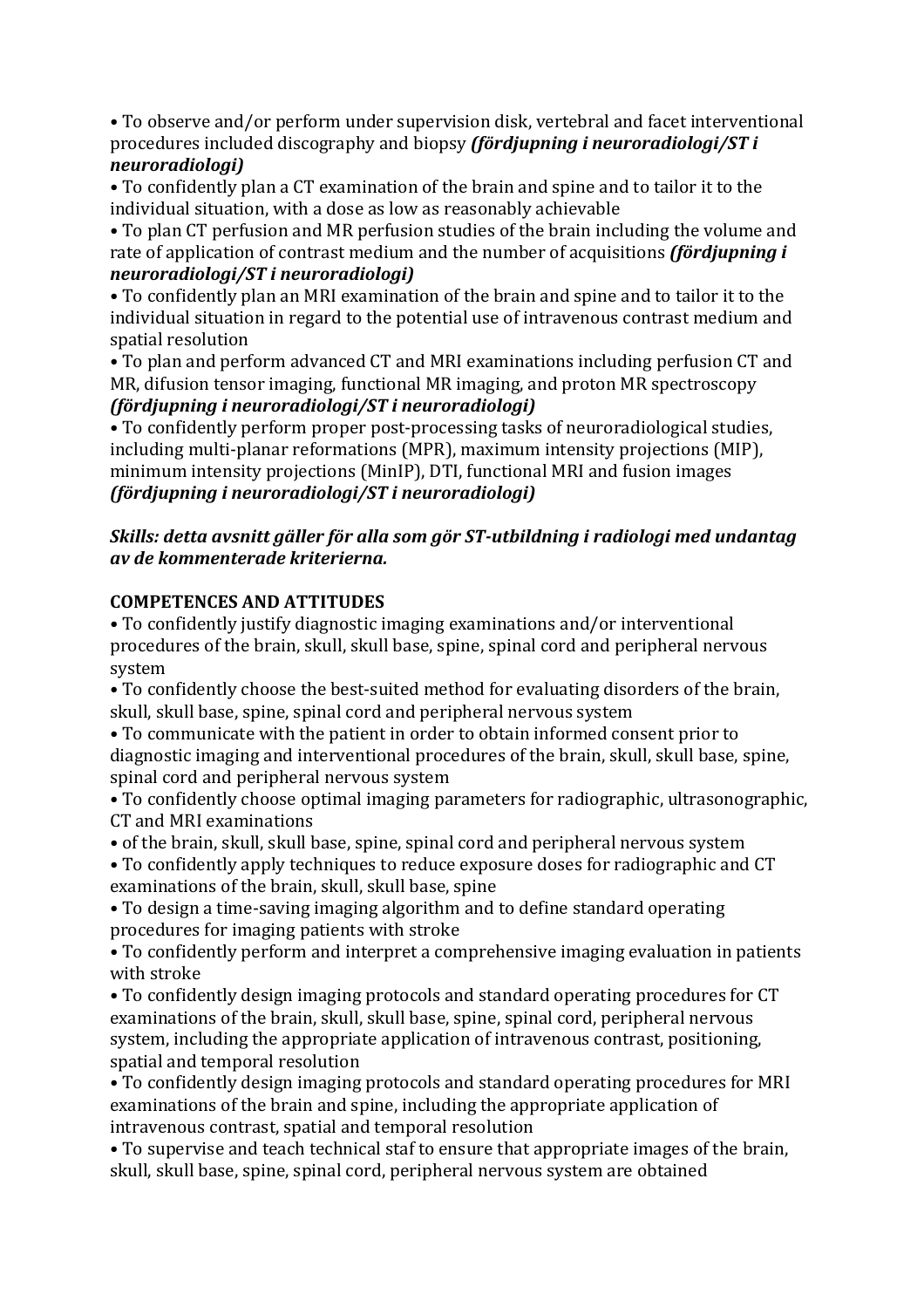• To confidently judge the quality of imaging examinations in neuroradiology and to devise strategies to improve image quality

• To confidently interpret and report radiographs, ultrasonographic examinations, CT studies and MRI examinations of the brain and spine

• To report oncological studies of the brain according to international standards applicable to the specific situation

• To appreciate own limitations and to identify when it is appropriate to obtain assistance in interpreting and reporting images of the brain, skull, skull base, spine, spinal cord, peripheral nervous system

• To confidently identify urgent and/or unexpected findings in imaging examinations of the brain, skull, skull base, spine, spinal cord, peripheral nervous system and to communicate these timely and properly

• To communicate with patients and their relatives in order to explain their imaging findings of the brain and spine

• To participate in and/or conduct multi-disciplinary conferences, vascular boards, and tumour boards for diseases of the brain, skull, skull base, spine, spinal cord, peripheral nervous system

# *Competences and attitudes: Detta avsnitt gäller för alla som gör ST-utbildning i* radiologi inom de områden som identifierats under 'Knowledge' och 'Skills'.

*För de som fördjupar sig inom neuroradiologi/påbörjar ST i neuroradiologi gäller avsnittet 'Competences and attitudes' hela II.*

# **B-II-7 Head and Neck Radiology**

# **KNOWLEDGE**

# NORMAL ANATOMY

• To have a good knowledge of the temporal bone, facial skeleton, skull base, cranial nerves, orbits and visual pathways, sinuses, pharynx, oral cavity, mandible, teeth, temporomandibular joints, salivary glands, larynx, neck, deep spaces of the face and neck, thoracic inlet and brachial plexus, as well as the thyroid gland and parathyroid glands

• To describe normal variants of the temporal bone, facial skeleton, skull base, cranial nerves, orbits and visual pathways, sinuses, pharynx, oral cavity, mandible, teeth, temporomandibular joints, salivary glands, larynx, neck, deep spaces of the face and neck, thoracic inlet and brachial plexus, as well as the thyroid gland and parathyroid glands and to differentiate these from disease

• To describe the terminology for describing the site of lymph nodes in the head and neck region

# *Normal anatomy: hela detta avsnitt gäller för alla som gör ST-utbildning i radiologi.*

TEMPORAL BONE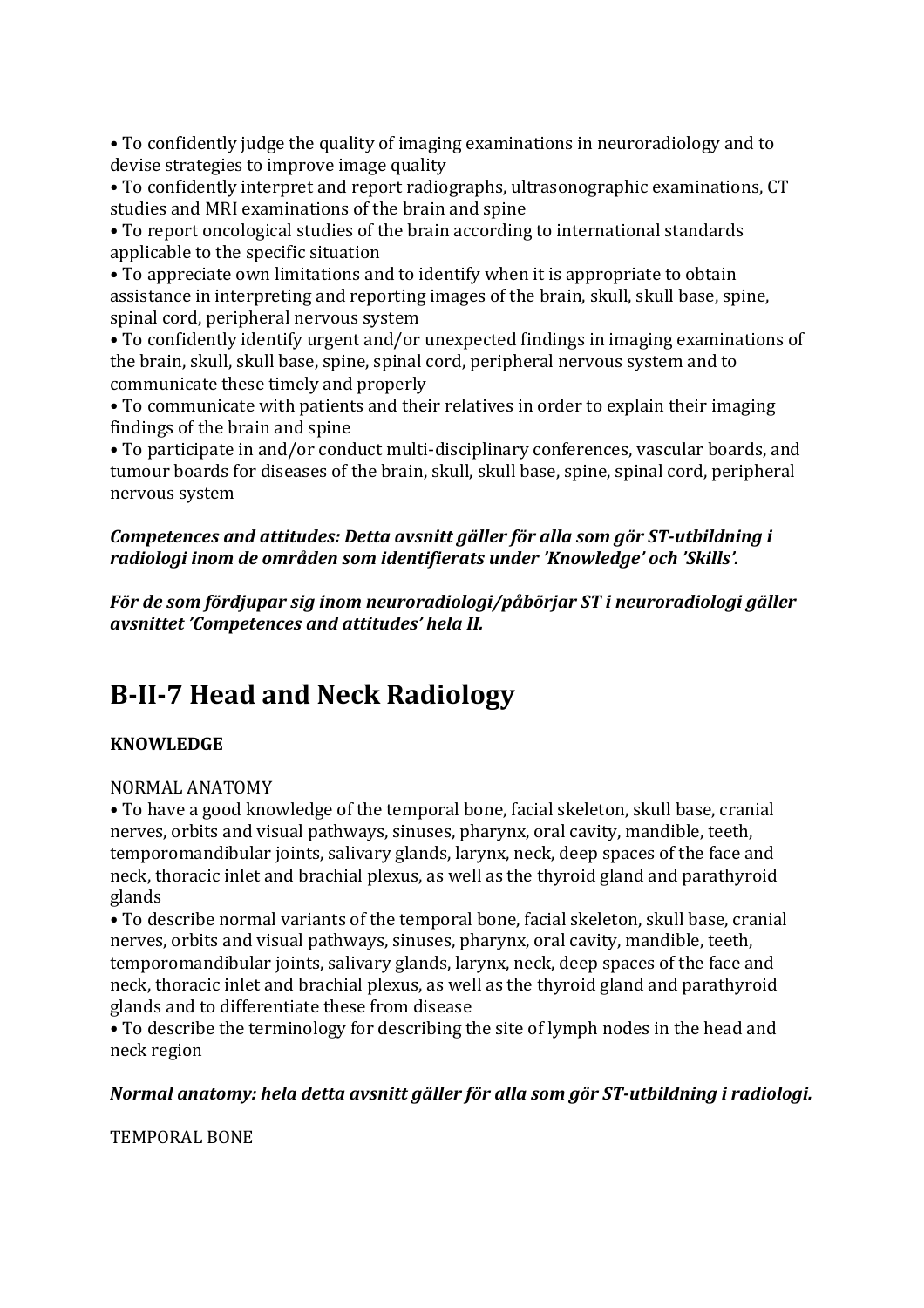• To list and to describe the imaging features of congenital disorders leading to deafness (e.g. cochlear aplasia/hypoplasia, Mondini malformation, large endolymphatic sac anomaly (LESA) / large vestibular aqueduct syndrome (LVAS) *(fördjupning i neuroradiologi/ST i neuroradiologi)*

• To list disorders leading to secondary deafness including otosclerosis, Menière's disease, and temporal bone inflammatory disease *(fördiupning i neuroradiologi/ST i neuroradiologi)*

• To describe the imaging features and basic clinical features of disorders leading to secondary deafness including otosclerosis, Menière's disease, temporal bone inflammatory disease, and tumours of the cerebellopontine angle *(fördjupning i neuroradiologi/ST i neuroradiologi)*

• To confidently delineate the course of the facial nerve in its different components

• To describe the imaging features and basic clinical features of tumours of the temporal bone and to distinguish these from each other *(fördjupning i neuroradiologi/ST i neuroradiologi)*

• To describe the imaging features and basic clinical features of tumours of the cerebellopontine angle and to distinguish these from each other

• To describe the imaging features and basic clinical features of traumatic lesions and fractures of the temporal bone

• To describe the imaging features and basic clinical features of cholesteatoma

• To differentiate different pathologies of the external auditory canal, including atresia and tumourous lesions *(fördjupning i neuroradiologi/ST i neuroradiologi)* 

• To differentiate different pathologies of the middle ear *(fördjupning i neuroradiologi/ST i neuroradiologi)*

• To be familiar with the different types of cochlea implants and their respective MRI compatibility / noncompatibility (including specific precautions) *(fördjupning i neuroradiologi/ST i neuroradiologi)*

• To list the various causes of vascular tinnitus and to describe their respective imaging features *(fördjupning i neuroradiologi/ST i neuroradiologi)* 

### Temporal bone: detta avsnitt gäller framförallt för fördjupningen i *neuroradiologi/ST i neuroradiologi, men undantag av de kriterier som inte* kommenterats och därmed gäller för alla som gör ST-utbildning i radiologi

# FACIAL SKELETON, SKULL BASE AND CRANIAL NERVES

• To list the different neoplasms of the clivus and to describe their respective imaging appearance, including meningioma, macroadenoma and clivus chordoma *(fördjupning i neuroradiologi/ST i neuroradiologi)*

• To describe the imaging features and basic clinical features of lesions of the jugular foramen, including glomus tumour / paraganglioma, jugular bulb pseudolesion, jugular bulb diverticulum, dehiscent jugular bulb, jugular foramen schwannoma, and jugular foramen meningioma *(fördjupning i neuroradiologi/ST i neuroradiologi)* 

• To describe the imaging features and basic clinical features of difuse diseases of the skull base, including fibrous dysplasia, plasmocytoma, Langerhans cell histiocytosis, chondosarcoma and metastases *(fördjupning i neuroradiologi/ST i neuroradiologi)* 

• To describe the normal anatomy and function of the cranial nerves and to list common pathologies

• To list and categorize traumatic lesions of the facial skeleton and to be familiar with complications and therapeutic consequences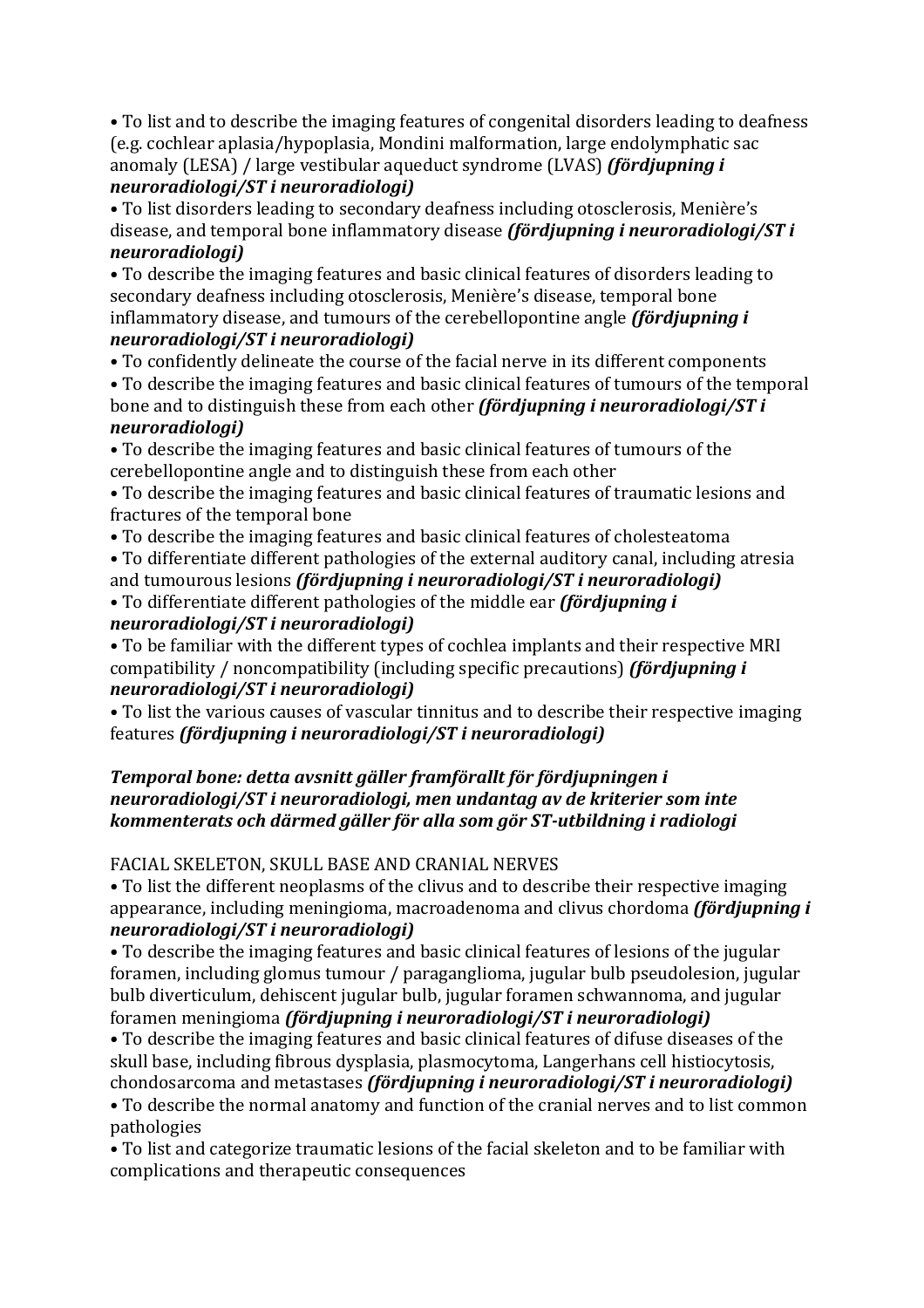• To describe the typical imaging features of neoplasms of the mandible and maxilla *(fördjupning i neuroradiologi/ST i neuroradiologi)*

• To understand the imaging features of dentigerous cysts and odontogenic keratocysts *(fördjupning i neuroradiologi/ST i neuroradiologi)*

• To understand the imaging features of infectious and inflammatory lesions of the mandible, maxilla and skull base, including osteomyelitis *(fördiupning i*) *neuroradiologi/ST i neuroradiologi)*

#### Facial skeleton, skull base and cranial nerves: detta avsnitt gäller framförallt för *fördiupningen i neuroradiologi/ST i neuroradiologi med undantag av de kriterier* som inte är kommenterade och därmed gäller för alla som gör ST-utbildning i *radiologi*

#### ORBIT AND VISUAL PATHWAYS

• To describe the imaging features and basic clinical features of congenital lesions of the orbit, including coloboma

• To describe the imaging features and basic clinical features of typical tumours of the orbit in children including dermoid and epidermoid cysts, cavernous haemangioma, lymphangioma, rhabdomyosarcoma and retinoblastoma

• To describe the orbital manifestations of neurofibromatosis type I

• To describe the imaging features and basic clinical features of infectious and inflammatory disorders of the orbits including optic neuritis, abscesses, sarcoidosis and idiopathic inflammatory disorders

• To describe the imaging features and basic clinical features of benign tumours of the orbits including meningioma, optic/chiasmal glioma, orbital haemangioma, and benign mixed tumour of the lacrimal gland

• To describe the imaging features and basic clinical features of malignant tumours of the orbits including ocular melanoma, orbital lymphoma, higher grade optic / chiasmal glioma, adenoid cystic carcinoma of the lacrimal glands

# **Orbit and visual pathways: hela detta avsnitt gäller fördjupning inom** *neuroradiologi/ST i neuroradiologi.*

# NOSE, NASOPHARYNX AND PARANASAL SINUSES

• To describe the imaging features and basic clinical features of congenital lesions of the paranasal sinuses including choanal atresia and frontoethmoidal encephalocele *(fördjupning i neuroradiologi/ST i neuroradiologi)*

• To differentiate normal variants of the nose and paranasal sinuses from pathology

• To describe the imaging features and basic clinical features of infectious and inflammatory disorders of the nose and paranasal sinuses including acute and chronic rhinosinusitis, fungal sinusitis, sinonasal polyposis, sinonasal mucocele and sinonasal Wegener granulomatosis *(fördjupning i neuroradiologi/ST i neuroradiologi)* 

• To be aware of typical complications of infectious and inflammatory disorders of the nose and paranasal sinuses

• To list and describe the typical surgical approaches to the nose and paranasal sinuses including functional endoscopic sinus surgery (FESS) *(fördjupning i neuroradiologi/ST i neuroradiologi)*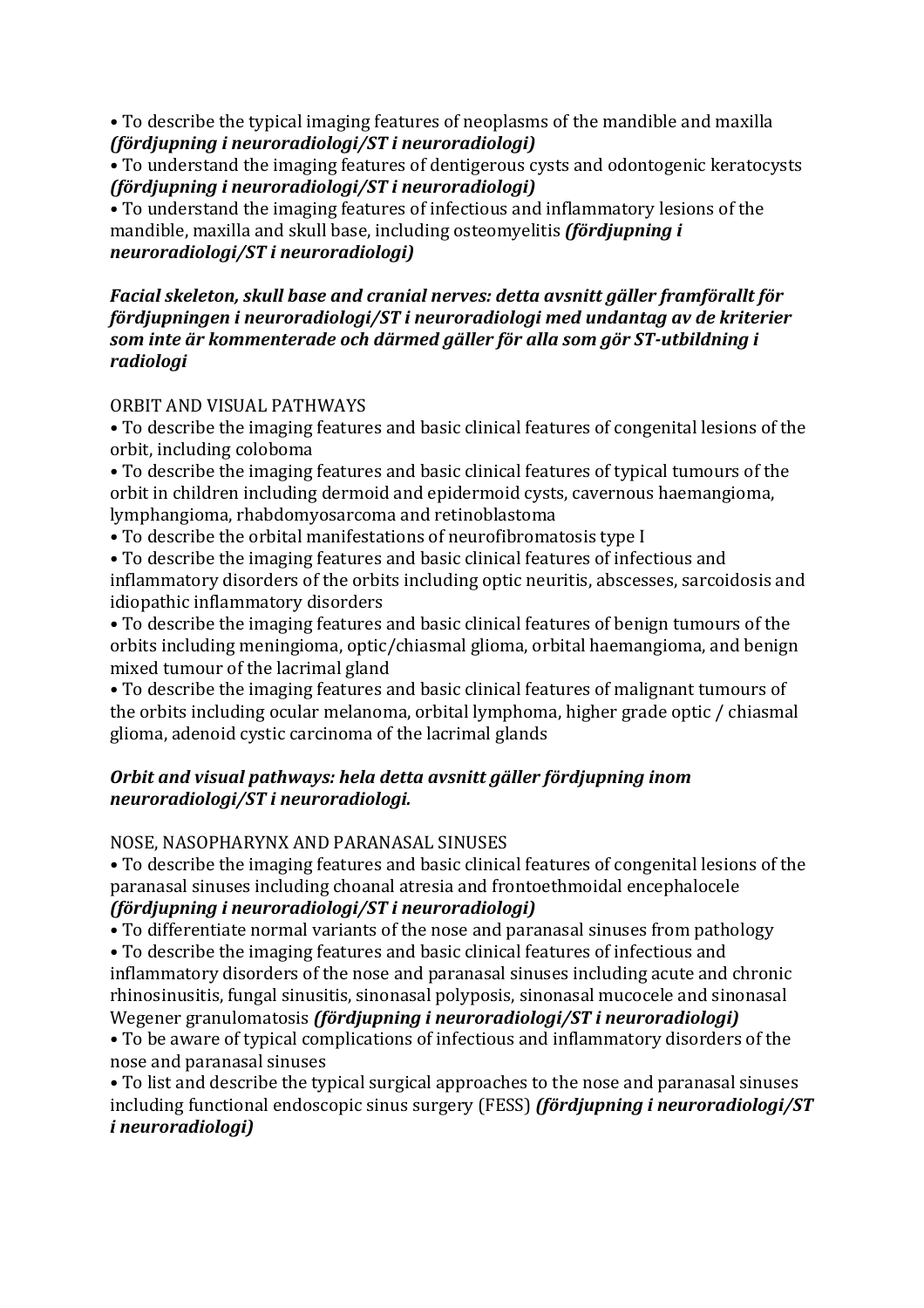• To describe the imaging features and basic clinical features of benign and malignant neoplasms of the nose and paranasal sinuses including inverted papilloma, juvenile angiofibroma, sinonasal hemangioma, sinonasal osteoma, sinonasal fibrous dysplasia, sinonasal squamous cell carcinoma, sinonasal adenocarcinoma, sinonasal melanoma, esthesioneuroblastoma, and sinonasal lymphoma *(fördjupning i neuroradiologi/ST i neuroradiologi)*

• To describe the typical imaging features of the nose and paranasal sinuses after surgery *(fördjupning i neuroradiologi/ST i neuroradiologi)* 

• To describe the imaging features and basic clinical features of the nasopharyngeal pathologies including Thornwaldt cyst, inflammatory and infectious lesions and neoplasms *(fördjupning i neuroradiologi/ST i neuroradiologi)* 

# *Nose, nasopharynx and paranasal sinuses: detta avsnitt gäller framförallt fördjupning i neuroradiologi/ST i neuroradiologi med undantag av de kriterier som inte är kommenterade och därmed gäller för alla som gör ST-utbildning i radiologi.*

#### MASTICATOR SPACE, PAROTID SPACE AND CAROTID SPACE

• To describe the anatomical delineations of the masticator space, parotid space and carotid space

- To describe pseudolesions of the masticator space, including denervation atrophy, benign muscle hypertrophy and asymmetries of the pterygoid venous plexus
- To describe the typical imaging features of abscess formations of the masticator space
- To describe the imaging features and basic clinical features of benign and malignant neoplasms of the masticator space including peripheral nerve sheath tumours of the trigeminal nerve

• To describe the imaging features and basic clinical features of infectious and inflammatory lesions of the parotid space including parotitis, Sjogren syndrome and benign lymphoepithelial lesions in patients with HIV

• To describe the imaging features and basic clinical features of benign and malignant neoplasms of the parotid space including Warthin tumour, benign mixed tumour, adenoid cystic carcinoma, mucoepidermoid carcinoma, lymphoma, lymph node metastases and malignant tumors of the skin

• To describe the imaging features and basic clinical features of vascular lesions of the carotid space including ectatic carotid arteries, carotid artery pseudoaneurysm, carotid artery dissection, and jugular venous thrombosis

• To describe the imaging features and basic clinical features of neoplasms of the carotid space including carotid body paraganglioma, glomus vagale paraganglioma, schwannoma, and neurofibroma

#### *Masticator space, parotid space and carotid space: detta avsnitt gäller framförallt fördjupning i neuroradiologi/ST i neuroradiologi med undantag av första punkten: 'To describe the anatomical delineations of the masticator space, parotid space and carotid space' som gäller för alla som gör ST-utbildning i radiologi.*

# LYMPH NODES OF THE HEAD AND NECK REGION

• To have an in-depth understanding of the nomenclature of the lymph nodes and nodal regions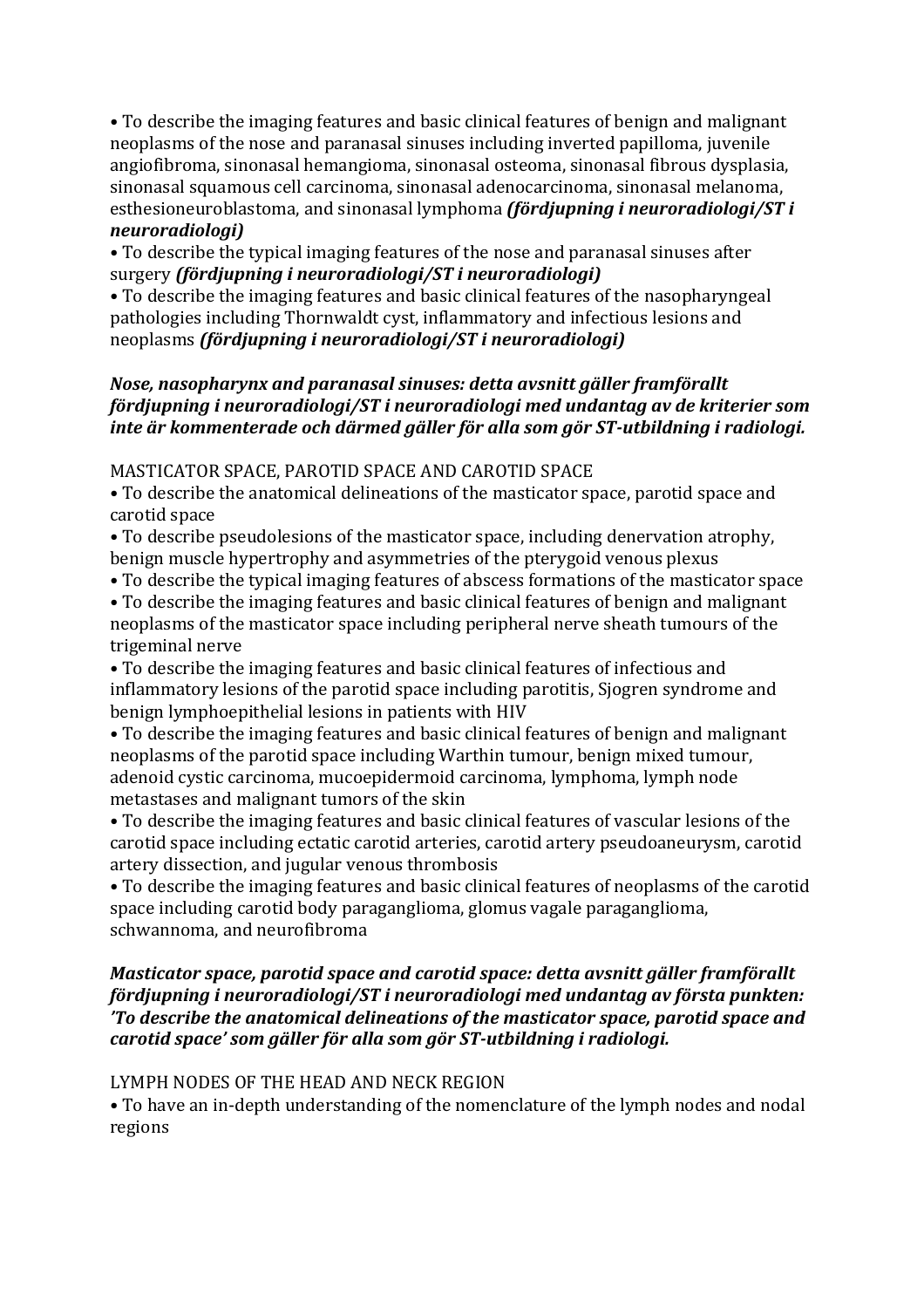• To describe the imaging features and basic clinical features of infectious and inflammatory disorders of the lymph nodes including reactive lymph node enlargement, suppurative lymph nodes, Kimura disease, and Castleman disease

• To describe the imaging features and basic clinical features of neoplastic disorders of the lymph nodes, including lymphoma (Hodgkin and Non-Hodgkin) and nodal metastases

• To be familiar with PET-CT imaging findings in benign and malignant lymph nodes

## Lymph nodes of the head and neck region: hela detta avsnitt gäller fördjupning *inom neuroradiologi/ST i neuroradiologi.*

# ORAL CAVITY, OROPHARYNX AND RETROPHARYNGEAL SPACE

• To describe the imaging features and basic clinical features of congenital lesions of the oral cavity and oropharynx, including dermoid and epidermoid cysts, accessory salivary tissue, lymphangioma and lingual thyroid gland

• To describe the imaging features and basic clinical features of inflammatory and infectious lesions of the oral cavity and oropharynx, including abscesses, retention cysts, sialoceles, sialadenitis and ranula

• To describe the imaging features and basic clinical features of benign and malignant neoplasms of the oral cavity and oropharynx, including benign mixed tumours, squamous cell carcinoma, malignant tumours of the minor salivary glands

• To describe the typical imaging features and clinical presentation of retropharyngeal abscesses

#### *Oral cavity, oropharynx and retropharyngeal space: hela detta avsnitt gäller fördjupning inom neuroradiologi/ST i neuroradiologi, förutom den sista punkten: 'To describe the typical imaging features and clinical presentation of* retropharyngeal abscesses' vilken gäller för alla som gör ST-utbildning i radiologi.

# HYPOPHARYNX AND LARYNX

• To describe the imaging features and basic clinical features of neoplasms of the hypopharynx and larynx, including squamous cell carcinoma of the phypopharynx, squamous cell carcinomas of the supraglottic, glottic and subglottic regions, and chondrosarcomma of the larynx

• To describe the typical imaging features of the hypopharynx and larynx after surgery and after radiation

- To describe the imaging features of vocal cord paralysis
- To describe the potential efects and the respective imaging features of laryngeal trauma
- To list the imaging features, causes and clinical consequences of tracheal stenoses
- To describe the imaging features of laryngoceles and pharyngoceles

• To describe functional abnormalities of the larynx and hypopharynx during impaired swallowing including primary and secondary aspiration and dysfunction of the cricopharyngeal muscle

• To be familiar with PET-CT findings in head and neck tumours involving the pharynx, larynx and oral cavity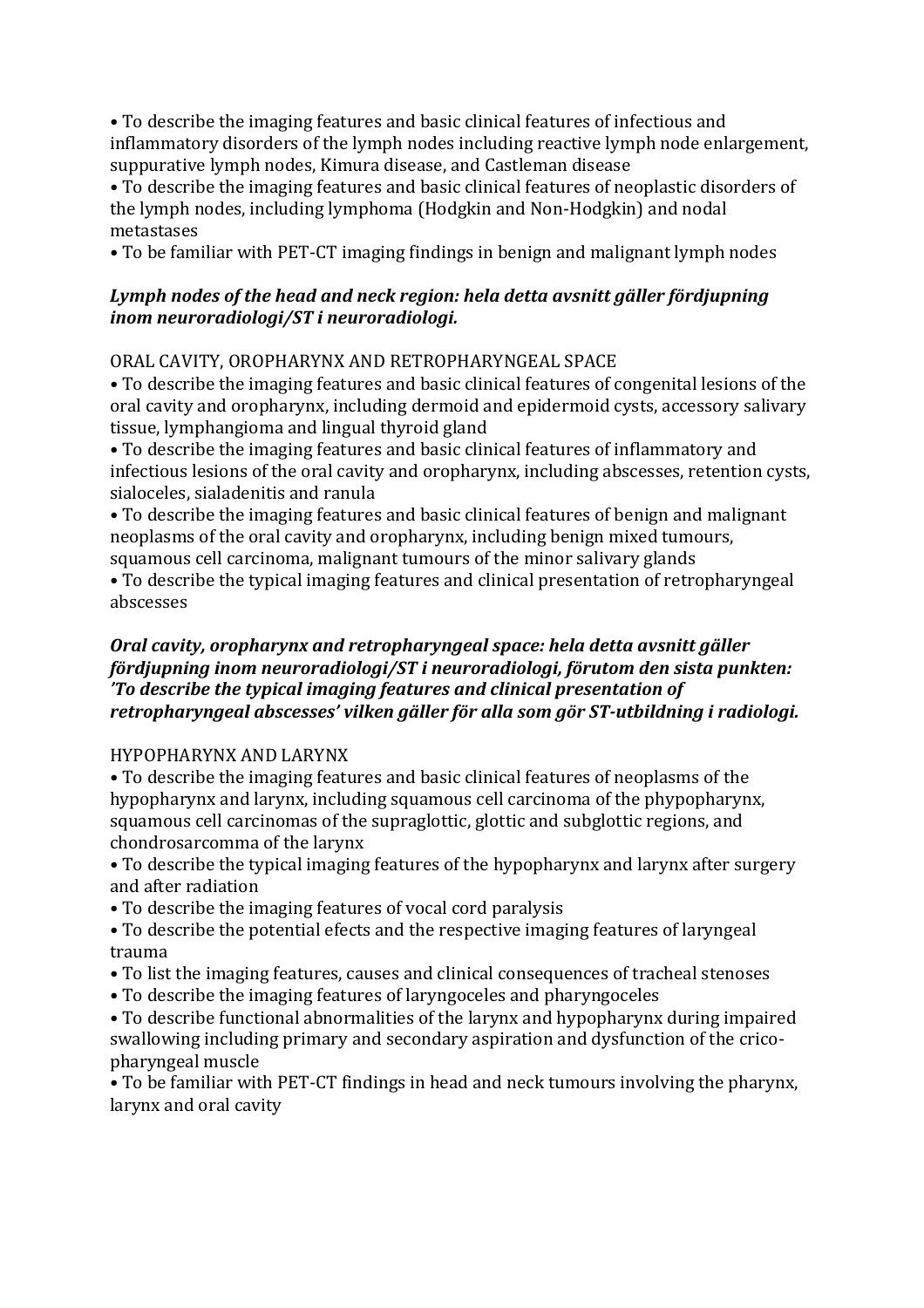*Hypopharynx and larynx: hela detta avsnitt gäller för fördjupning inom neuroradiologi/ST i neuroradiologi, förutom punkten 'To describe functional abnormalities of the larynx and hypopharynx during impaired swallowing* including primary and secondary aspiration and dysfunction of the crico*pharyngeal muscle' vilken gäller för alla som gör ST-utbildning i radiologi.*

THYROID AND PARATHYROID GLANDS AND VISCERAL LESIONS

- To describe the imaging features and basic clinical features of thyroiditis
- To describe the imaging features and basic clinical features of multinodular goiter
- To describe the imaging features and basic clinical features of benign and malignant neoplasms of the thyroid and parathyroid glands, including thyroid and parathyroid adenomas, different types of thyroid carcinoma, and thyroid lymphoma
- To describe the imaging features and basic clinical features of cervical oesophageal carcinoma

• To describe the imaging features and basic clinical features of a Zenker diverticulum and the typical approaches to therapy

• To be familiar with the most important findings of Tc-99m-scintigraphy in various diseases of the thyroid gland

# **Thyroid and parathyroid glands and visceral lesions:** *i* **detta avsnitt gäller** punkterna om multinodulär struma, esofagus carcinom och Zenker-divertikel för *alla som gör ST-utbildning i radiologi.*

#### CONGENITAL AND TRANSSPATIAL LESIONS

- To have a basic understanding of the embryology of the head and neck region
- To describe the imaging features and basic clinical features of branchial cleft cysts
- To describe the imaging features and basic clinical features of thyroglossal duct cysts
- To describe the imaging features and basic clinical features of thymus cysts
- To describe the imaging features and basic clinical features of vascular lesions including malformations of the head and neck region
- To be familiar with the imaging manifestations of neurocutaneous syndromes, including neurofibromatosis type I, in the head and neck region
- To describe the imaging features and basic clinical features of fibromatosis colli

# *Congenital and transspatial lesions: hela detta avsnitt gäller för fördjupning inom* neuroradiologi/ST *i* neuroradiologi, förutom första punkten 'To have a basic *understanding of the embryology of the head and neck region', vilken gäller för alla som gör ST-utbildning i radiologi.*

# **SKILLS**

• To choose the most appropriate imaging examination according to the clinical problem in head and neck imaging

• To choose the most suitable contrast material and its optimal use according to the imaging technique and the clinical problem in head and neck imaging

• To perform dynamic functional studies including video-fluoroscopy of the swallowing mechanism

• To ascertain correct positioning for imaging studies of the skull, sinus, skull base, and facial bones including special views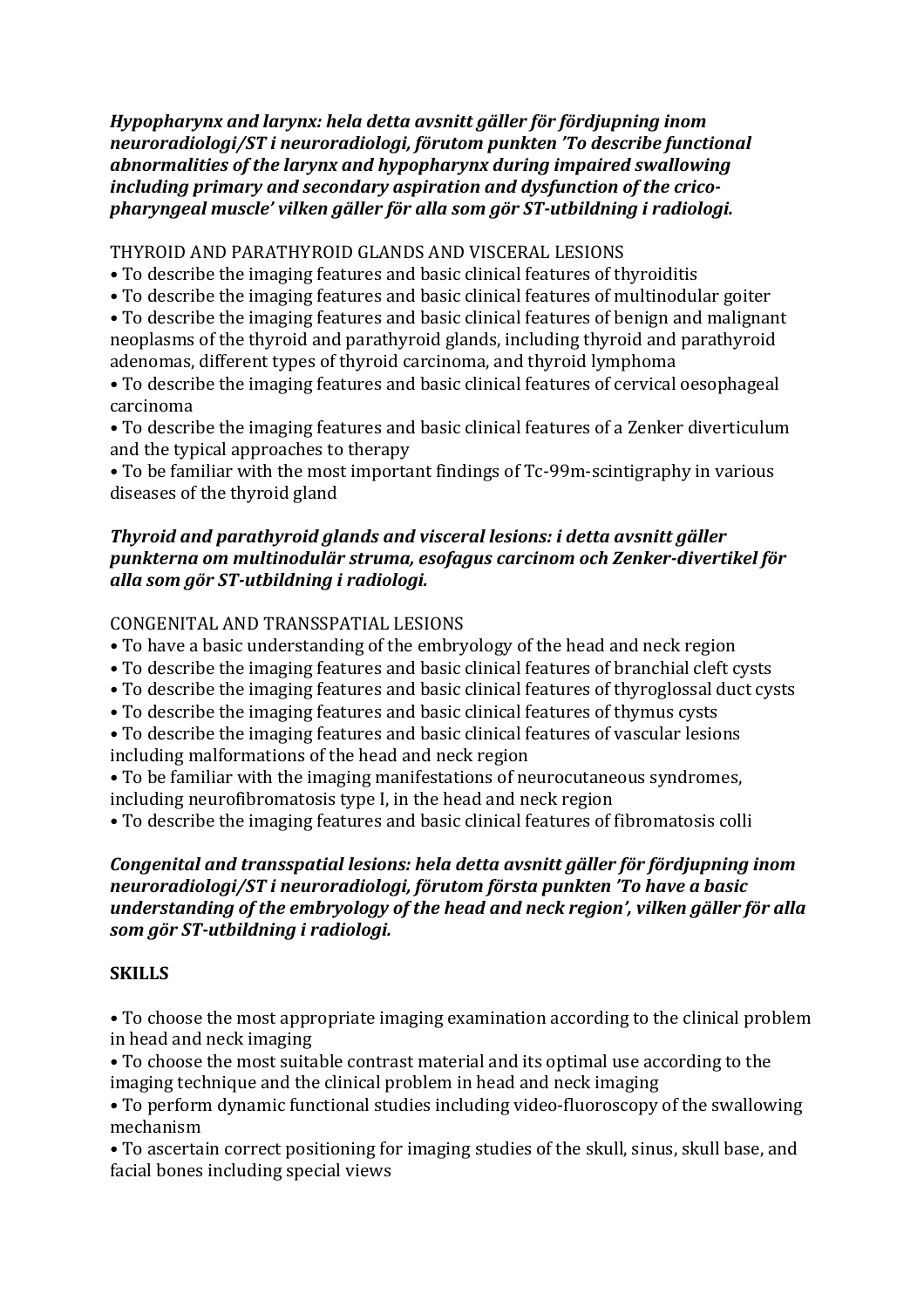• To perform ultrasound including Doppler sonography of the neck, tongue, thyroid and salivary glands

• To perform percutaneous biopsy, guided by ultrasound or CT in straightforward/technically easy cases

• To perform fine needle aspiration biopsy in easy cases

• To perform lymph node aspiration biopsies in easy cases

• To observe and/or perform under supervision percutaneous biopsy, guided by ultrasound, CT and/or MRI in more complex cases

• To observe and/or perform under supervision dacryocystography

• To observe and/or perform under supervision fine needle aspiration biopsy in more complex cases *(rekommenderas om möjligt men ej krav)* 

• To observe and/or perform under supervision lymph node aspiration biopsies in more complex cases *(rekommenderas om möjligt men ej krav)* 

• To perform dental radiology *(utgår)*

• To confidently plan a CT examination of the head and neck region and to tailor it to the individual situation in regard to intravenous contrast medium, rate of injection, dose and delay of the contrast medium, with a dose as low as reasonably achievable

• To confidently plan a CT examination of the temporal bone and to tailor it to the individual situation in regard to the potential use of intravenous contrast medium and spatial resolution *(fördjupning i neuroradiologi/ST i neuroradiologi)* 

• To confidently plan an MRI examination of the head and neck region and to tailor it to the individual situation in regard to the potential use of intravenous contrast medium, rate of injection, dose and delay of the contrast medium, and spatial resolution

• To confidently plan an MRI examination of the temporal bone and to tailor it to the individual situation in regard to the potential use of intravenous contrast medium and spatial resolution *(fördjupning i neuroradiologi/ST i neuroradiologi)* 

• To apply techniques for quantification of head and neck disorders using ultrasound, CT and MRI, based on an in-depth understanding of their clinical role and limitations *(fördjupning i neuroradiologi/ST i neuroradiologi)*

• To confidently perform proper post-processing tasks for head and neck imaging studies, including multi-planar reformations (MPR), maximum intensity projections (MIP), minimum intensity projections (MinIP), vessel analysis tools, endoluminal reconstructions, 3D reconstructions including volume rendering and virtual endoscopy and multimodality fusion of images *(fördjupning i neuroradiologi/ST i neuroradiologi)*

# *Skills: detta avsnitt gäller för alla som gör ST-utbildning i radiologi med undantag av de kommenterade kriterierna*

# **COMPETENCES AND ATTITUDES**

• To confidently justify diagnostic imaging examinations and/or interventional procedures of the head and neck region

• To confidently choose the best-suited method for evaluating disorders of the head and neck region

• To communicate with the patient in order to obtain informed consent prior to diagnostic imaging and interventional procedures of the head and neck region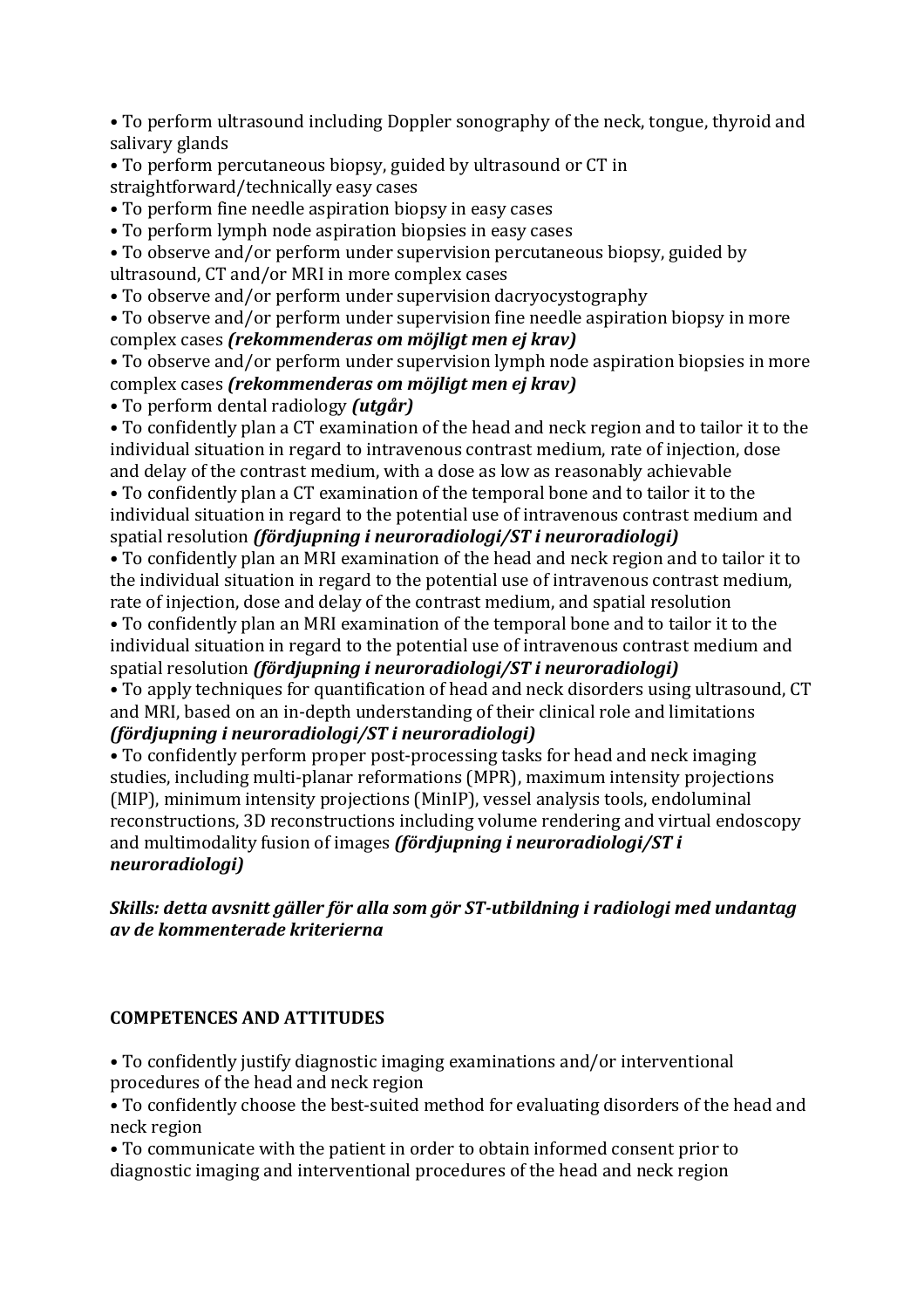• To confidently choose optimal imaging parameters for radiographic, ultrasonographic, CT and MRI examinations of the head and neck region

• To confidently apply techniques to reduce exposure doses for radiographic and CT examinations of the head and neck region

• To confidently design imaging protocols and standard operating procedures for CT examinations of the head and neck region, including the appropriate application of intravenous contrast, spatial and temporal resolution

• To confidently design imaging protocols and standard operating procedures for MRI examinations of the head and neck region, including the appropriate application of intravenous contrast, spatial and temporal resolution

• To supervise and teach technical staf to ensure that appropriate images of the head and neck region are obtained

• To confidently judge the quality of the imaging examinations in head and neck imaging and to devise strategies to improve image quality

• To confidently interpret and report radiographs, ultrasonographic examinations, CT studies and MRI examinations of the head and neck region

• To report oncological studies of the head and neck region according to international standards (e.g. TNM) applicable to the specific situation

• To appreciate own limitations and to identify when it is appropriate to obtain assistance in interpreting and reporting images of the head and neck region

• To confidently identify urgent and/or unexpected findings in imaging examinations of the head and neck region and to communicate these timely and properly

• To communicate with patients and their relatives in order to explain the imaging findings of the head and neck region

• To take an active part and/or conduct multi-disciplinary conferences and tumour boards for diseases of the head and neck region

# *Competences and attitudes: Detta avsnitt gäller för alla som gör ST-utbildning i* radiologi inom de områden som identifierats under 'Knowledge' och 'Skills'.

För de som fördjupar sig inom neuroradiologi/påbörjar ST i neuroradiologi gäller *hela avsnittet 'Competences and attitudes' level II.*

# Level III

# **B-III-9 Neuroradiology**

För de som genomgår ST-utbildning i grenen neuroradiologi ingår level II neuroradioogi och level II för head and neck med aktuella kommentarer.